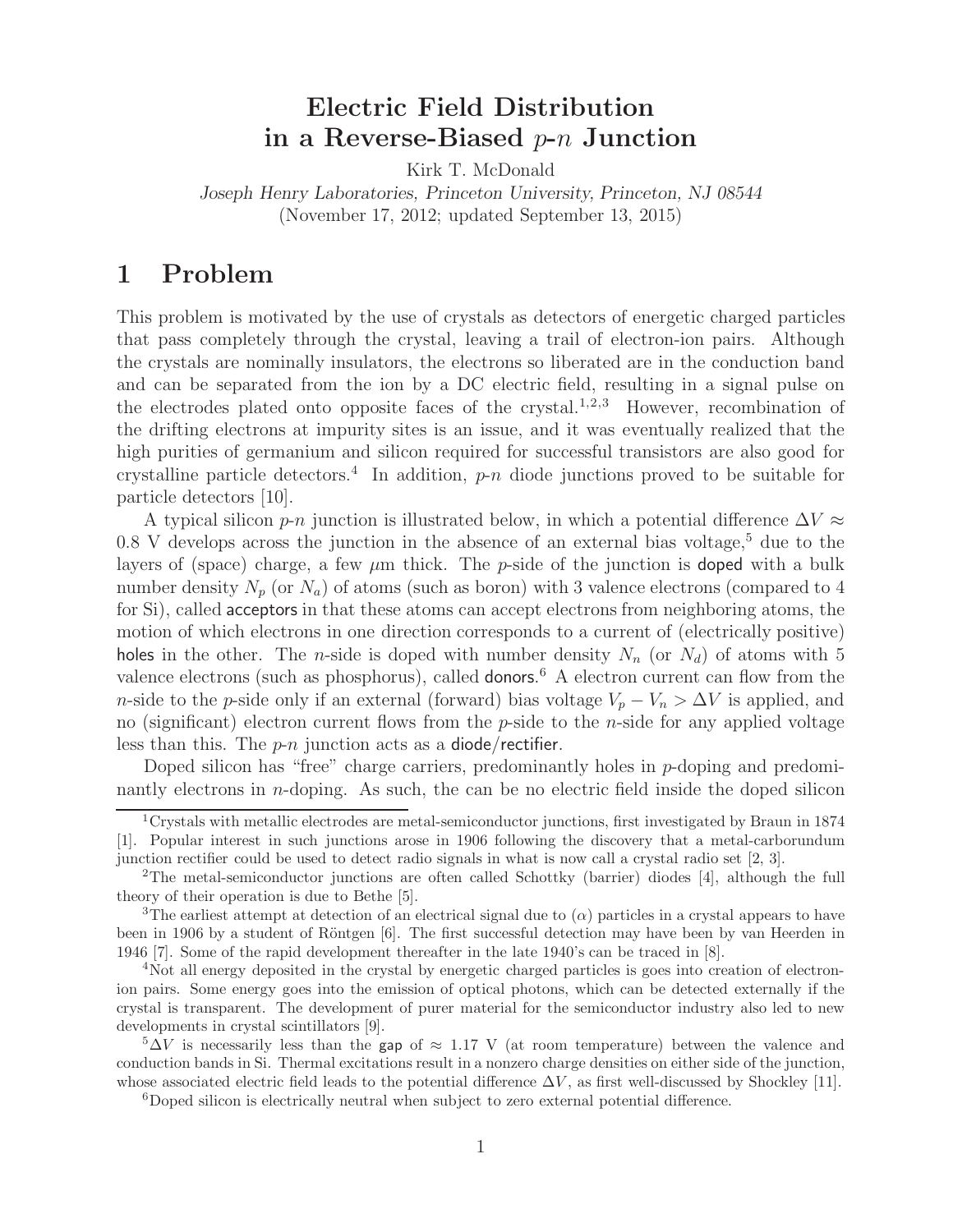under reverse bias, unless all of the "free" charge carriers have been removed, and the silicon is said to be depleted.



Charge is conserved during the depletion process, and the semiconductor remains electrically neutral as a whole. The depletion region has a bulk electric charge (space charge) density  $\rho$  related doping density by,<sup>7</sup>

$$
\rho_{\text{depletion region}} = \begin{cases}\n- eN_p = -eN_a & (p\text{-side}), \\
eN_n = eN_d & (n\text{-side}),\n\end{cases}
$$
\n(1)

where  $e > 0$  is the magnitude of the charge of an electron. Overall electrical neutrality implies that,

$$
\int_{p-\text{side}} \rho \, d\text{Vol} + \int_{n-\text{side}} \rho \, d\text{Vol} = 0. \tag{2}
$$

Note that the depletion process can continue (with increased reverse-bias voltage) only so far as to fully deplete either the  $p$ -side or the *n*-side, depending on which side has the fewer total dopant atoms.

When a  $p\negthinspace\negthinspace\negthinspace\negthinspace\negthinspace p\negthinspace\negthinspace\negthinspace\negthinspace\negthinspace\negthinspace\negthinspace\negthinspace\negthinspace p\n$  is used as a detector of charged particles (or of photons) the junction is reverse biased such that ionization electrons (photoelectrons) drift toward the external contact on the  $n$ -side.<sup>8</sup> To maximum the volume over which ionization electrons can be

<sup>&</sup>lt;sup>7</sup>The density of charge carriers drops to zero over distances of order 1  $\mu$ m at the edges of the depletion region, as governed by thermal effects.

<sup>8</sup>In the language of particle detectors the n-side contact is called the anode, but in the language of semiconductor diodes (which must be forward biased to conduct) it is called the cathode.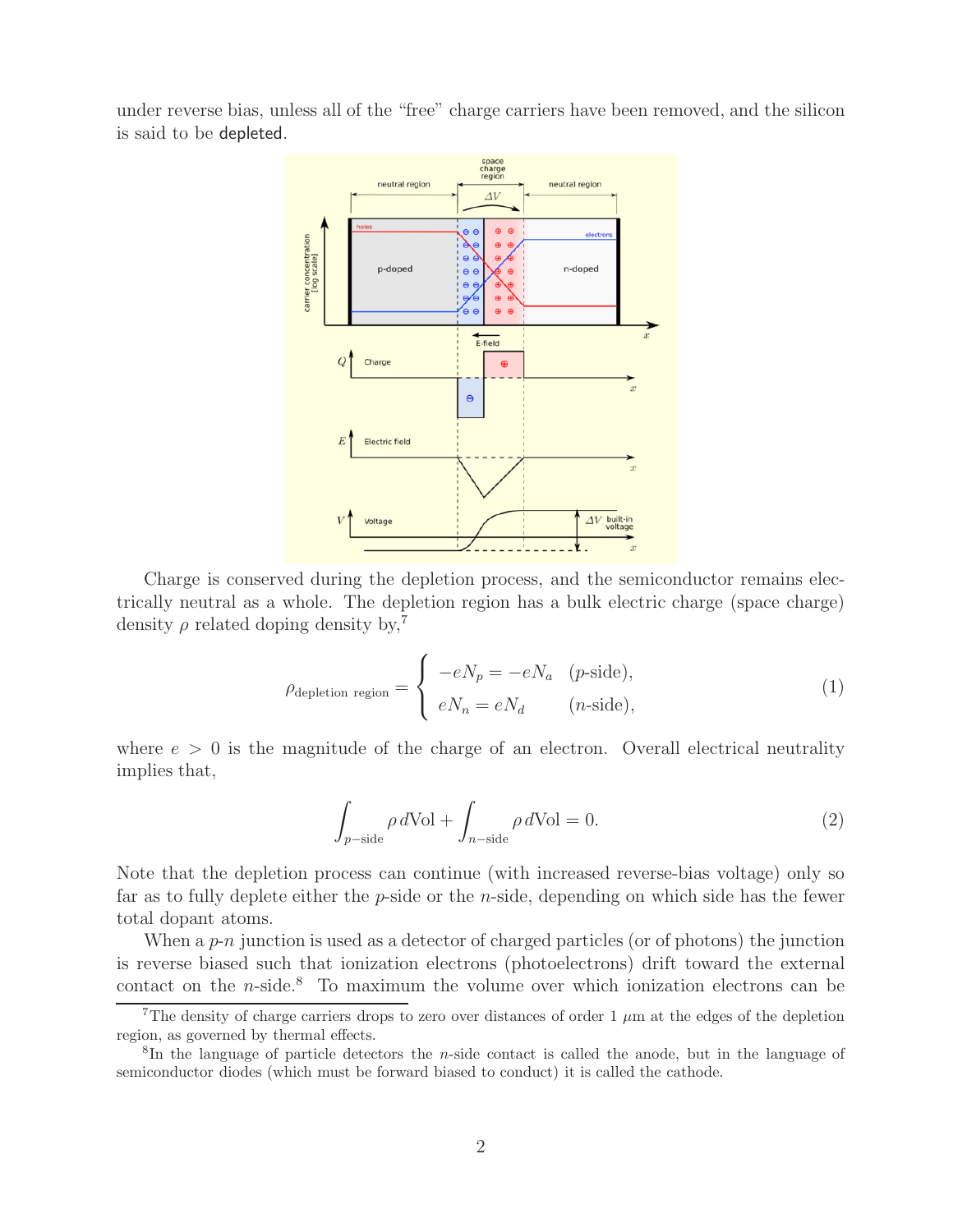quickly collected, it is desirable that the semiconductor be as fully depleted as possible.<sup>9</sup>

What is the minimum reverse-bias voltage for maximal depletion, and what is the electric field profile  $E(x)$  for larger or smaller bias voltages?

## **2 Solution**

We consider only 1-dimensional  $(x)$  dependence to the doping densities, and take coordinate x to run from the p-side to the n-side, with the n-side contact at potential  $V > 0$  and the  $p$ -side contact at "ground".<sup>10</sup> In this convention the internal electric field is negative.

The one-dimensional electric field inside the device obeys Poisson's equation,

$$
\nabla \cdot \mathbf{E} = \frac{dE}{dx} = \frac{\rho(x)}{K\epsilon_0},\tag{3}
$$

where K is the (relative) dielectric constant  $(K = 11.67$  for silicon).<sup>11</sup> The semiconductor extends from  $x_1$  to  $x_2$ , with the p-n junction at  $x_0$ . The depletion region extends from  $x_p$  to  $x_n$  where  $x_1 \leq x_p < x_0$  and  $x_0 < x_n \leq x_2$ . Integrating eq. (3) once, noting that the electric field is zero outside the depletion region, we obtain,

$$
E(x) = \begin{cases} 0 & (x_1 < x < x_p), \\ \int_{x_p}^x \frac{\rho(x')}{K\epsilon_0} dx' & (x_p < x < x_n), \\ 0 & (x_n < x < x_2). \end{cases}
$$
(4)

Integrating eq. (4) over the whole device, and integrating by parts, we find,

$$
V = V(x_2) - V(x_0) = V(x_2) = -\int_{x_1}^{x_2} E(x) dx = -\int_{x_p}^{x_n} dx \int_{x_p}^{x} \frac{\rho(x')}{K\epsilon_0} dx'
$$
  

$$
= -x_n \int_{x_p}^{x_n} \frac{\rho(x)}{K\epsilon_0} dx + \int_{x_p}^{x_n} \frac{x\rho(x)}{K\epsilon_0} dx = \int_{x_p}^{x_n} \frac{x\rho(x)}{K\epsilon_0} dx,
$$
(5)

noting that charge conservation implies that,

$$
\int_{x_p}^{x_n} \rho(x) dx = 0.
$$
\n(6)

For a specified reverse-bias voltage V, eqs. (5)-(6) determine the edges  $x_p$  and  $x_n$  of the depletion region, after which the internal electric-field distribution can be computed using eq. (4).

<sup>&</sup>lt;sup>9</sup>The highest electric fields, which occur close to the  $p-n$  junction may be sufficient that the drifting ionization electrons initiate Townsend avalanches. In this case it would be desirable to deplete the p-side of the junction as fully as possible.

<sup>&</sup>lt;sup>10</sup>Particle detectors are typically operated with the *n*-side contact at "ground" and the *p*-side contact at negative voltage.

<sup>&</sup>lt;sup>11</sup>The relative dielectric constant is affected by the doping density  $N$ , but this effect is significant only for  $N > 10^{17}/\text{cm}^3$  [12].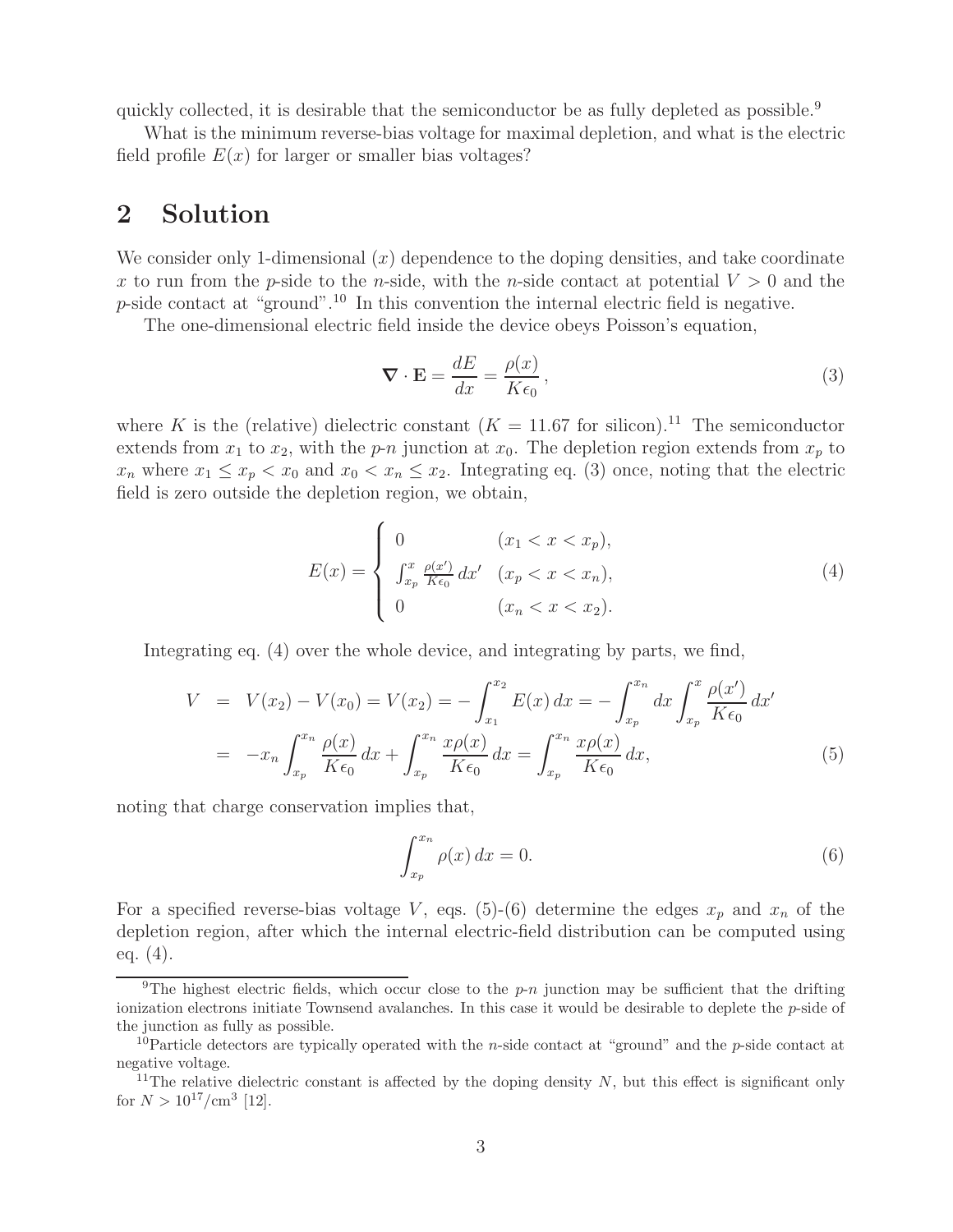The highest voltage for which this model can apply is such that either  $x_p = x_0$  or  $x_n = x_2$ . In practice, breakdown of the semiconductor under the high internal electric field occurs as voltages lower than this maximum, and we thereby avoid having to "fix" to model to apply at higher voltages. For  $p-n$  junctions used as particle detectors, with relatively thick depletion layers, the breakdown mechanism is Townsend avalanches (which avalanches are desirable if they don't lead to breakdown).

### **2.1 Constant Doping Densities**

In the idealized case of constant doping densities,  $N_p = N_d$  and  $N_n = N_d$ , eqs. (4)-(6) can be evaluated analytically.

Take the *p-n* junction to be at  $x_0 = 0$ . Then, eq. (6) tells us that,

$$
-x_p N_p = x_n N_n,\t\t(7)
$$

and eq. (5) becomes,

$$
V = \frac{e}{2K\epsilon_0} (x_p^2 N_p + x_n^2 N_n).
$$
 (8)

Hence, the depletion edges are given by,

$$
x_p = -\sqrt{\frac{2K\epsilon_0 V}{e}} \frac{N_n}{N_p (N_p + N_n)}, \qquad x_n = \sqrt{\frac{2K\epsilon_0 V}{e}} \frac{N_p}{N_n (N_p + N_n)},
$$
\n(9)

the width  $w$  of the depletion region is,

$$
w = x_n - x_p = \sqrt{\frac{2K\epsilon_0 V}{e} \frac{N_p N_n}{N_p + N_n}}.
$$
\n
$$
(10)
$$

The electric-field profile is triangular, with nonzero, negative values between  $x_p$  and  $x_n$ . The peak (negative) electric field is at the  $p-n$  junction, where,

$$
|E_{\text{max}}| = \frac{N_n x_n}{K \epsilon_0} = \sqrt{\frac{2V}{eK \epsilon_0} \frac{N_p N_n}{N_p + N_n}}.
$$
\n(11)

#### **2.1.1 Junction Capacitance**

As the reverse-bias voltage is raised from 0 to  $V$ , electric charge,

$$
Q = eN_n x_n A = -eN_p x_p A,
$$
\n(12)

flows through the external circuit as the charge carriers are swept out of the enlarging depletion region (leaving total charge  $\pm Q$  in the *n*- and *p*-sides of the depletion region). The bias voltage (8) can also be written as,

$$
V = \frac{Q(x_n - x_p)}{K\epsilon_0 A} = \frac{Qw}{K\epsilon_0 A} \equiv \frac{Q}{C_{\text{junction}}},
$$
\n(13)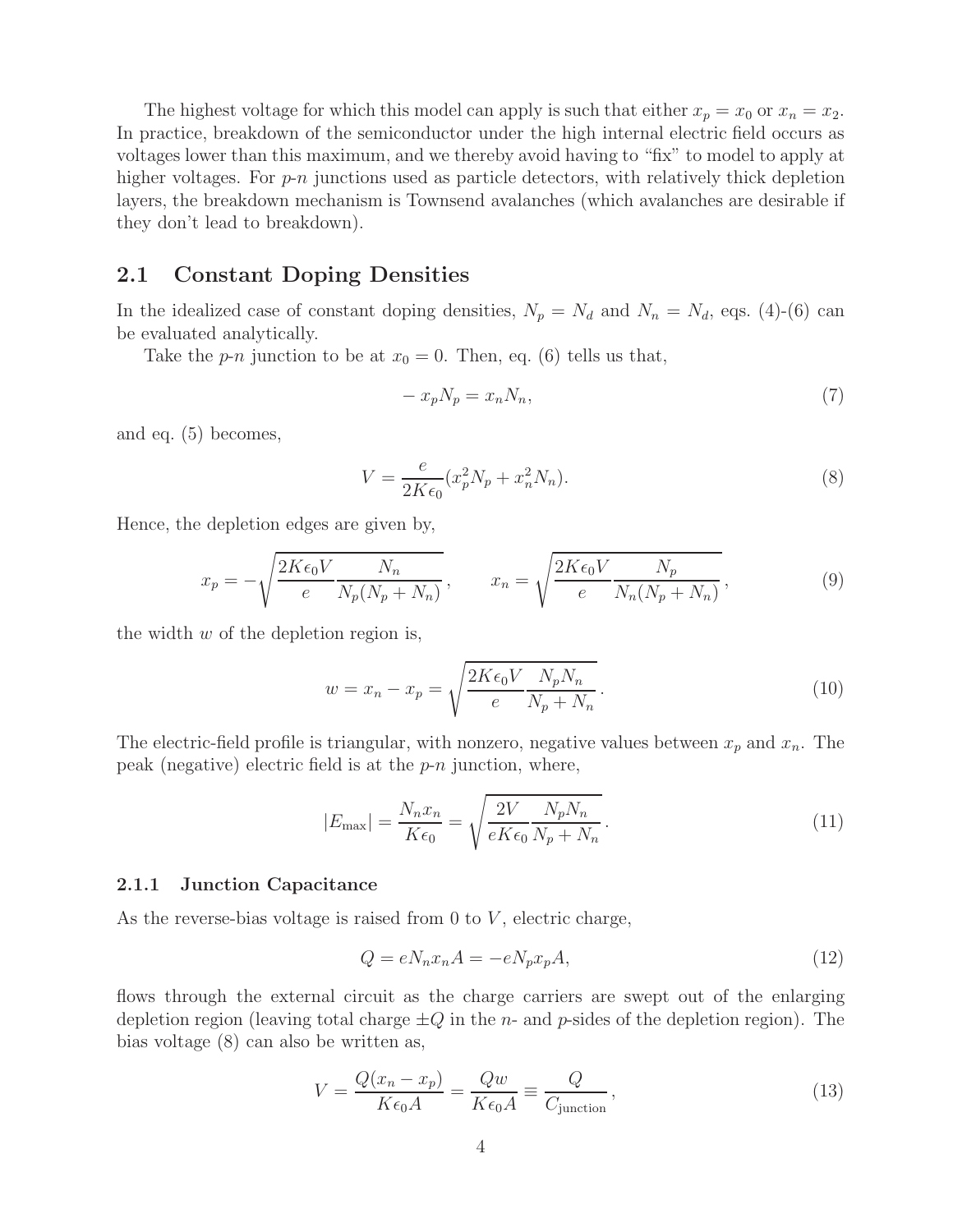where the junction capacitance,

$$
C = \frac{K\epsilon_0 A}{w},\tag{14}
$$

is the same as that of a parallel-plate capacitor of width equal to the depletion width  $w$ (even though the charge  $\pm Q$  does not reside on the edge surfaces of the depletion region but within its volume).

If the bias voltage is applied through a series resistor  $R_B$ , the time constant for changes in the bias voltage is  $R_B C_{\text{junction}}$ .

When the device detects an optical photon via creation of a photoelectron at the top surface of the p-layer, that photoelectron drifts towards the junction and generates an avalanche of electron-hole pairs, most of whose charge is produced close to the junction, over a distance  $d \ll w$ . As the electrons and holes of the avalanche separated under the influence of the internal electric field, their drift velocity depends on the local field strength as shown in the figures below (from [13]). These drift velocities are much higher than those of conduction electrons in metals; the electron drift velocity in Si "saturates" at  $v_e \approx 10^7$  cm/s = 0.1  $\mu$ m/ps for fields larger than  $10^4$  V/cm.<sup>12</sup> The electron-hole charge separation has time scale  $d/v_e$ , which is a few tens of ps for an avalanche from a single photoelectron.



As the electrons and holes of the avalanche separate, the resulting electric field propagates away from the junction at speed  $c/K$ , and induces charge on the top and bottom surfaces

<sup>&</sup>lt;sup>12</sup>Fits to the electron and hole drift velocities at room temperature have been given in [14],

 $v = \mu_0 E/[1 + N/(N/S + N_{\text{ref}}) + (E/A)^2/(e/A + F) + (E/B)^2]^{1/2}$ , where E is the electric field strength in  $V/cm, N$  is the doping density per cm<sup>3</sup>, and for electrons,  $\mu_0 = 1400 \text{ cm}^2/\text{V-s}$ ,  $N_{\text{ref}} = 3 \times 10^{16}/\text{cm}^3$ ,  $S = 350$ ,  $A = 3500 \text{ V/cm}, F = 8.8, \text{ and } B = 7400 \text{ V/cm}, \text{ while for holes, } \mu_0 = 480 \text{ cm}^2/\text{V-s}, N_{\text{ref}} = 4 \times 10^{16} / \text{cm}^3,$  $S = 81, A = 6100$  V/cm,  $F = 1.6$ , and  $B = 2500$  V/cm. For comparison of the fits with data, see http://kirkmcd.princeton.edu/LHC/Lu/ElectronVelocity\_k.xlsx http://kirkmcd.princeton.edu/LHC/Lu/HoleVelocity\_k.xlsx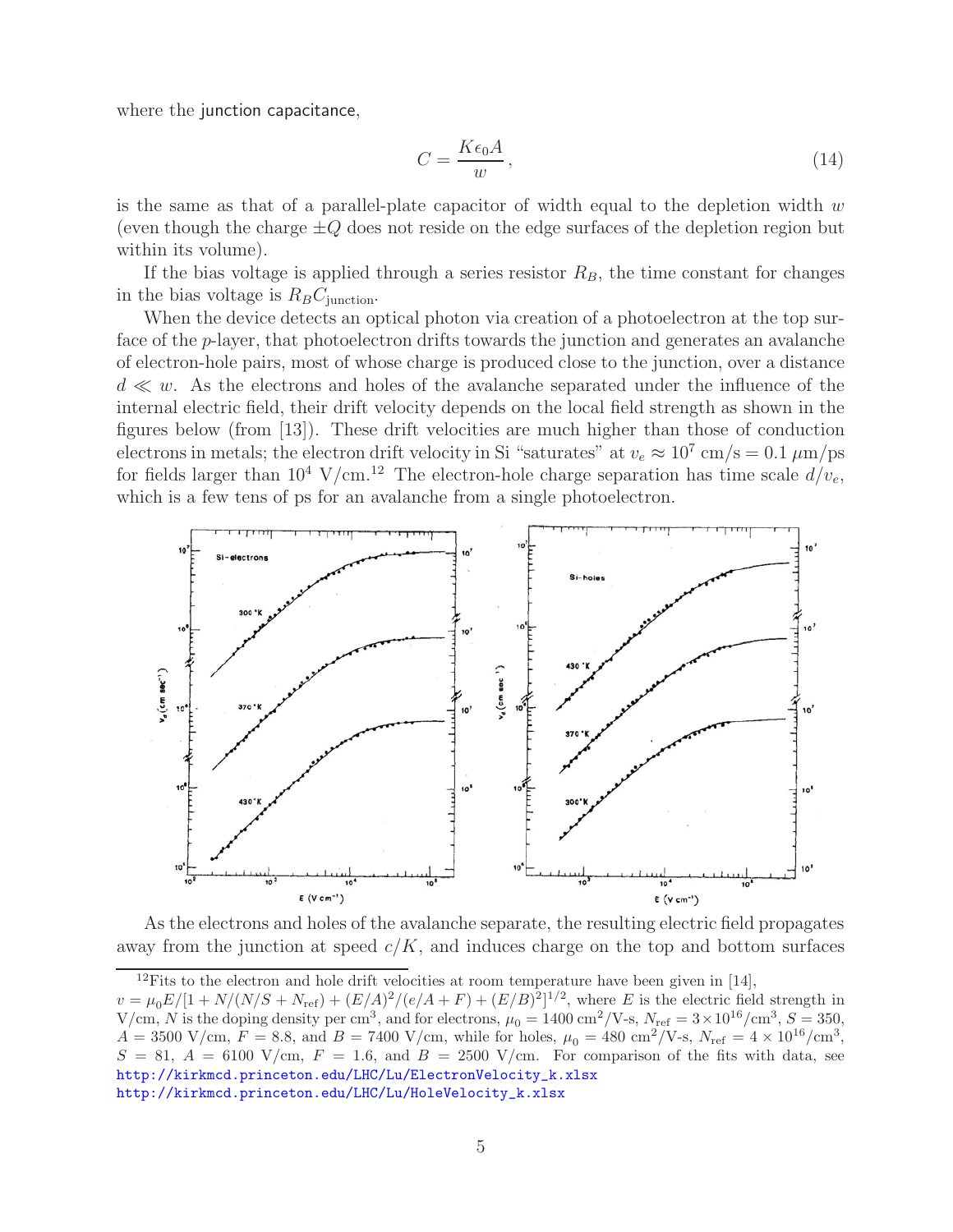of the APD. The avalanche acts as a kind of current source for this induced charge, which charges the APD capacitance on the time scale  $d/v_e$ , *i.e.*, over a few tens of ps. The voltage on the APD capacitance reaches  $V_{\text{max}} = Ge/C_{\text{APD}}$ , where G is the gain of the avalanche, over a rise time of  $d/v_e$ .

If this voltage is observed via a load resistor  $R_L$ , the time constant  $R_L C_{\rm APD}$  does not affect the rise time of the observed voltage provided  $R_L C_{\rm APD} \gg d/v_e$ , but rather this time constant governs the exponential discharge of the APD capacitance, *i.e.*, it affects the fall time of the voltage signal.

Additional details of the APD readout circuitry are discussed in the Appendices.

### **2.2 Spatially Varying Doping Densities**

#### **2.2.1 Junction Capacitance**

When doping densities  $N_p$  and  $N_n$  are functions of spatial coordinate x there is in general no closed-form expression for the dependence of the depletion width,  $w = x_n - x_p$ , on bias voltage V. However, from eq. (5) we see that a change  $\delta V$  in the bias voltage results in a flow of charge  $\delta Q \approx \rho(x_n) A dx_n = -\rho(x_p) A dx_p$  off of the device as related by,

$$
\delta V \approx \frac{x_n \rho(x_n) dx_n}{K \epsilon_0} - \frac{x_p \rho(x_p) dx_p}{K \epsilon_0} = \frac{\delta Q(x_n - x_p)}{K \epsilon_0 A} = \frac{\delta Q w}{K \epsilon_0 A} = \frac{\delta Q}{C_{\text{junction}}}.
$$
(15)

Hence, the junction capacitance,  $C_{\text{junction}} = K\epsilon_0 A/w$ , again governs the time constant for changes in the bias voltage.

#### **2.2.2 Example: an Avalanche Photodiode**

As an example of a  $p$ -n junction in which the doping densities vary with position we consider the  $8 \times 8$  mm<sup>2</sup> avalanche photodiode described in [15]. The junction is 300  $\mu$ m thick, with  $w = 60 \mu m$  of deep-diffused p-doping on a substrate with uniform n-doping. The doping densities are illustrated on the left figure below.



The interior electric field is estimated via the simplified model of eq. (4) by beginning the integration at  $x_p = -10, -20, -30, -40,$  and  $-50 \mu$ m, leading to the electric-field distributions shown in the right figure above. The reverse-bias voltage across the junction is obtained by integration of the electric field. Because of very large  $p$ -doping density near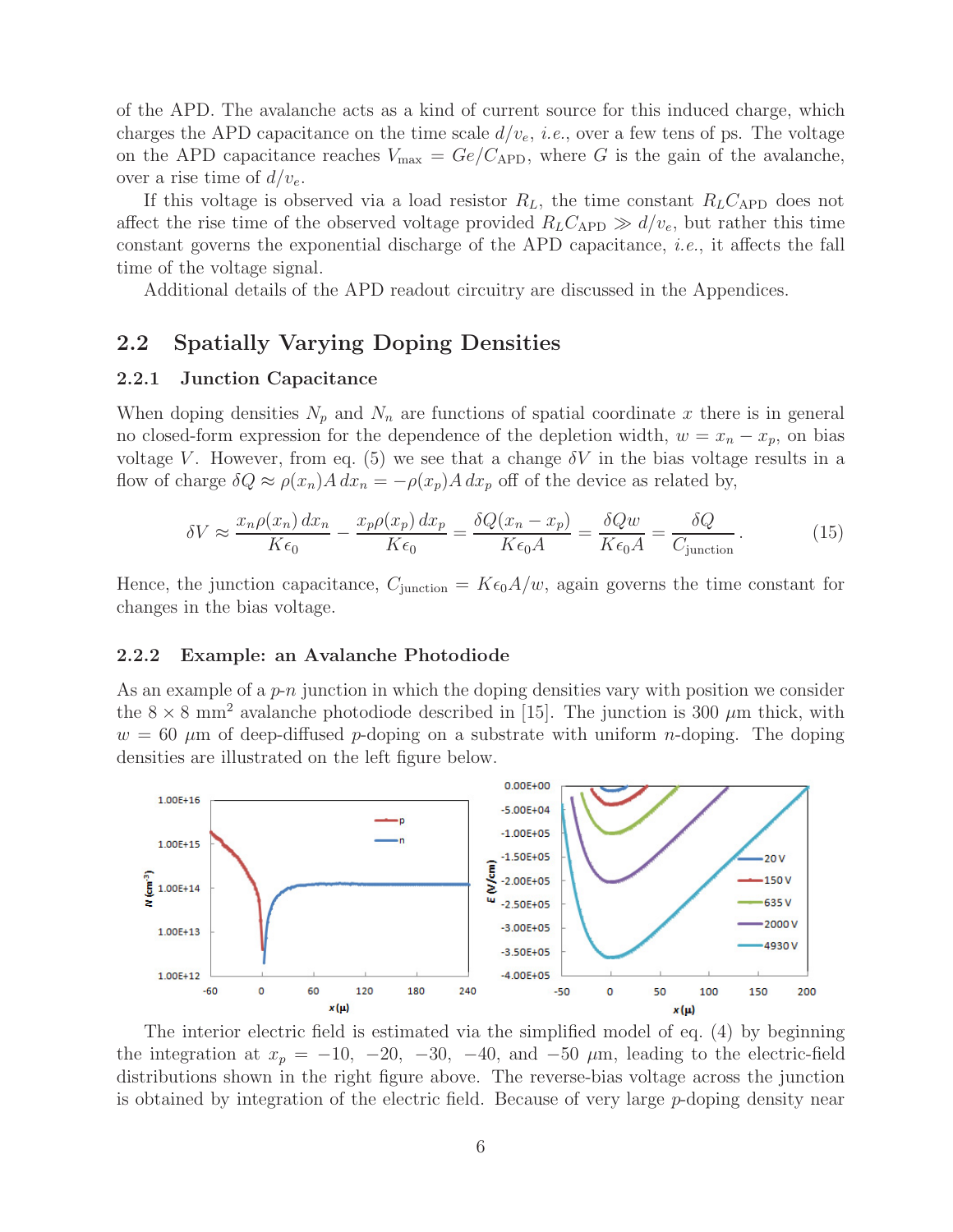$x = -60 \mu$ m, moving the p-side depletion edge to slightly less than  $-50 \mu$ m results in the n-side becoming completely depleted, at around 5000 V bias voltage. In practice, internal breakdown limits the voltage in this device to about 1900 V (and the peak electric field magnitude to  $\approx 2 \times 10^5$  V/cm).

For bias voltage of 1700 V, the width of the depletion region (where  $E < 0$  in the above right figure) is  $w \approx 150 \mu$ n, and the nominal device capacitance is,

$$
C_{\rm APD} = C_{\rm junction} = \frac{K\epsilon_0 A}{w} = \frac{11.67 \cdot 8.85 \times 10^{-12} \cdot 64 \times 10^{-6}}{150 \times 10^{-6}} = 44 \text{ pf.}
$$
 (16)

*Studies (G. Atoian, private communication) of the* <sup>8</sup> <sup>×</sup> <sup>8</sup> *mm*<sup>2</sup> *APD, using a Ru*<sup>106</sup> <sup>β</sup>*-source showed a 90-10 fall time of 7.2 ns* =  $2.2R_L C_{APD}$ <sup>13</sup> *For the preamp used,*  $R_L = 50 \Omega$ *, so we infer that*  $C_{\rm APD} = 55$  *pf, compared to 44 pf according to eq.* (16).<sup>14</sup>



<sup>13</sup>Because the observed pulse was negative, the trailing edge was rising, and what we call the fall time was reported as the rise time by the oscilloscope analysis package.

<sup>14</sup>This discrepancy cannot be attributed to the frequency dependence of the relative dielectric constant  $K$  of silicon, which remains near 10 up to 1 GHz frequency.

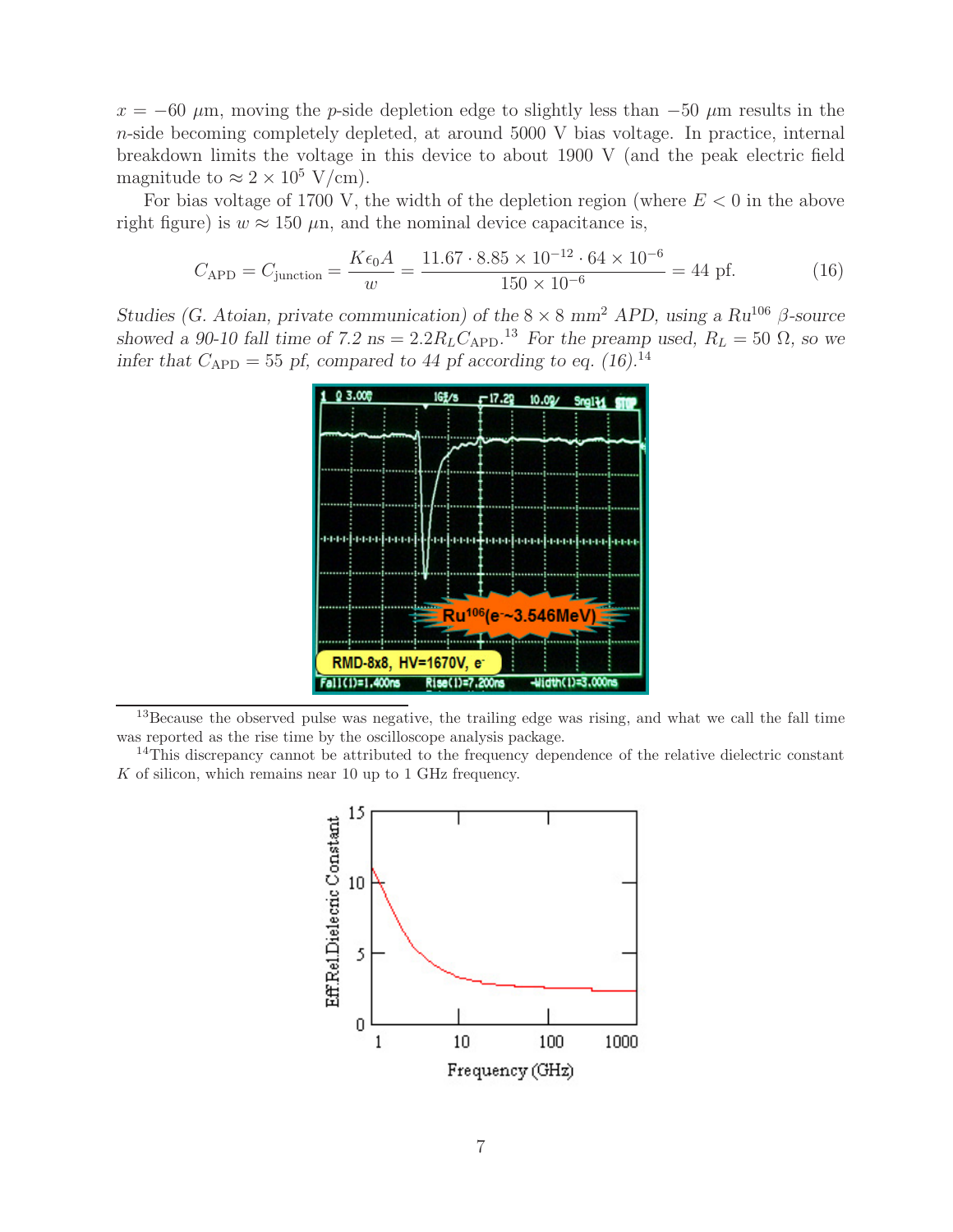In the Appendices below we will use  $C_{\rm APD} = 60$  pf for the  $8 \times 8$  mm<sup>2</sup> APD.

## **A Appendix: Gain in an Avalanche Photodiode**

### **A.1 McIntyre's Gain Model**

Relatively large currents were observed in reverse-biased Si and Ge  $p\n- n$  junctions when bombarded by α-particles by McKay and McAfee in 1953 [17], which was interpreted as the result of Townsend avalanches in the high-field region near the junction, initiated by electrons (and holes!) generated by impact ionization. An analysis of the gain (multiplication factor) in this process was given by Miller in 1955 [20], based on the Townsend (impact ionization) coefficients  $\alpha(E)$  and  $\beta(E)$  for electrons and holes, respectively. That is,  $n_e(x)$  electrons at position x (perpendicular to the junction, parallel to the electric field  $E$ ) become "multiplied" according to,

$$
n_e(x+dx) = n_e(x) \alpha(E(x)) dx,
$$
\n(17)

after traversing distance dx opposite to the direction of the field **E**. <sup>15</sup> Of course, each impact ionization creates an electron-hole pair, so the holes are "multiplied" also. Similarly,  $n_h(x)$ holes at position  $x$  become "multiplied" to,

$$
n_h(x - dx) = n_h(x) \alpha(E(x)) (-dx), \qquad (18)
$$

after traversing distance  $dx$  in the direction of the field  $\bf{E}$  (with an equal number of holes created as well).

If the junction extends from  $x_p < 0$  to  $x_n > 0$ , and an electron-hole pair is somehow created at position x inside the junction, as the electron drifts to  $x = x_n$  and the holes drifts to  $x = x_p$ , the number of secondary electron-hole pairs created by impact ionization is,

$$
N(x) = \int_{x}^{x_n} \alpha(x') dx' + \int_{x}^{x_p} \beta(x') (-dx') = \int_{x}^{x_n} \alpha(x') dx' + \int_{x_p}^{x} \beta(x') dx'.
$$
 (19)

However, if a (secondary) electron-hole pair is generated at position  $x'$ , as the new electron and hole drift to the ends of the junction, additional (tertiary) electron-hole pairs are created.

We seek the total number  $M(x)$  of electron-hole pairs in the junction associated with an initial pair at position x. Then,  $M(x') \alpha(x') dx'$  is the total number of electron-hole pairs created somewhere in the junction due to the creation of  $\alpha(x') dx'$  secondary pairs in the interval  $dx'$  with  $x' > x$ , and similarly  $M(x') \beta(x') dx'$  is the total number of electron-hole pairs created somewhere in the junction due to the creation of  $\beta(x') dx'$  secondary pair in the interval  $dx'$  with  $x' < x$ . Altogether, the total number of electron-hole pairs somewhere in the junction associated with the initial pair at  $x$  is given by,

$$
M(x) = 1 + \int_{x}^{x_n} M(x') \,\alpha(x') \, dx' + \int_{x_p}^{x} Mx \,\beta(x') \, dx', \tag{20}
$$

<sup>&</sup>lt;sup>15</sup>Conventions differ as to whether the electric field  $\bf{E}$  is in the positive or negative x-direction. Here, we suppose that electrons moves in the positive x-direction, and that  **points in the negative x-direction.**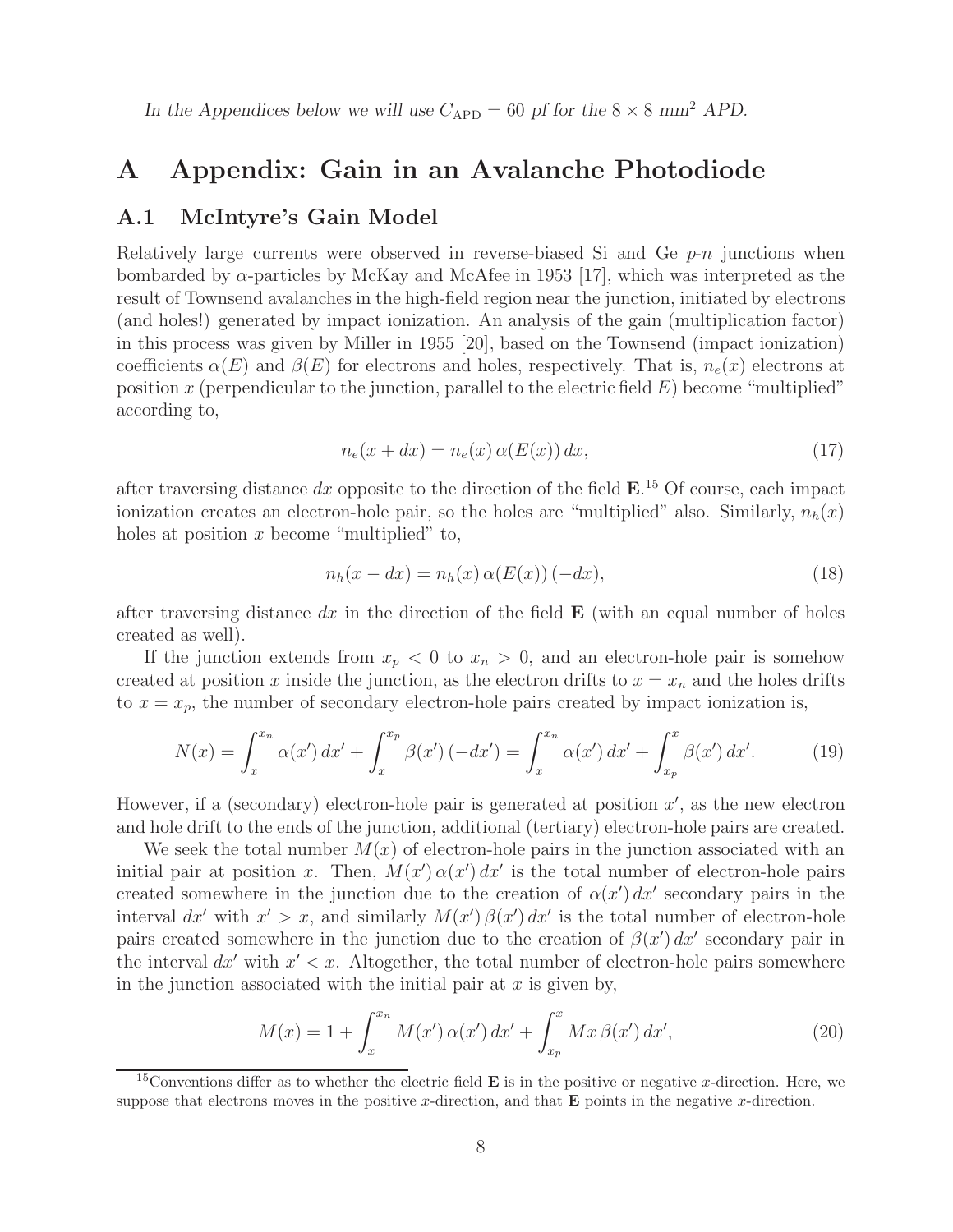as first deduced by McIntyre  $(1966)$  [18].<sup>16</sup>

The integral equation (20) was cleverly solved in [18] by first taking the derivative,  $17$ 

$$
\frac{dM(x)}{dx} = -M(x)\left[\alpha(x) - \beta(x)\right],\tag{21}
$$

which has the formal solution,

$$
M(x) = M(x_p) e^{-\int_{x_p}^{x} (\alpha - \beta) dx'} = M(x_n) e^{\int_{x}^{x_n} (\alpha - \beta) dx'}.
$$
 (22)

Using eq. (22) in eq. (20) for  $x = x_p$  (and also for  $x = x_n$ ), we find,

$$
M(x_p) = \frac{1}{1 - \int_{x_p}^{x_n} dx' \alpha e^{-\int_{x_p}^{x'} (\alpha - \beta) dx''}}, \qquad M(x_n) = \frac{1}{1 - \int_{x_p}^{x_n} dx' \beta e^{\int_{x'}^{x_n} (\alpha - \beta) dx''}}, \qquad (23)
$$

and using these forms in eq. (22) we obtain the gain (multiplication factor)  $M(x)$  for an electron-hole pair somehow created at  $x$ ,

$$
M(x) = \frac{e^{-\int_{x_p}^x (\alpha - \beta) dx'}}{1 - \int_{x_p}^{x_n} dx' \alpha e^{-\int_{x_p}^{x'} (\alpha - \beta) dx''}} = \frac{e^{\int_x^x n} (\alpha - \beta) dx'}{1 - \int_{x_p}^{x_n} dx' \beta e^{\int_{x'}^{x_n} (\alpha - \beta) dx''}}.
$$
(24)

If either  $\alpha$  or  $\beta$  is zero there is no tertiary production of electron-hole pairs, and eq. (24) simplifies to  $M(x)_{\beta=0} = e^{\int_x^x n \alpha dx'}$  and  $M(x)_{\alpha=0} = e^{\int_{x_p}^x \beta dx'}$ , as expected.

When both  $\alpha$  and  $\beta$  are nonzero (as holds generally) and large (as occurs for high electric fields), it is possible that the tertiary production of electron hole pairs proceeds without limit. In practice, if the number of electron-hole pairs becomes very large, they modify the electric field inside the junction, which "breaks down".

The model gives an indication of this in that  $M(x)$  diverges as either  $\int_{x_p}^{x_n} dx' \alpha e^{-\int_{x_p}^{x'} (\alpha - \beta) dx''}$ or  $\int_{x_p}^{x_n} dx' \beta e^{\int_{x'}^{x_n} (\alpha - \beta) dx''}$  approaches 1 (and becomes meaningless for larger values of these integrals).

For example, if  $\alpha = \beta$ , and the electric field is uniform across the junction of width  $w = x_n - x_p$ , then  $M \to \infty$  when  $\alpha w = 1$ . That is, if a single secondary electron-hole pair is generated in the junction, this leads to a single tertiary pair, which leads to a single quaternary pair, *etc.*, and the gain diverges.

As will be reviewed in Appendix A.2, in silicon  $\beta \ll \alpha$ . If we suppose that  $\beta = k\alpha$  with  $k \ll 1$ , and that the electric field is uniform, then the gain diverges when  $\alpha w \approx -\ln k = \ln(\alpha/\beta) =$  a few.

In practice, the junction becomes unstable well before the gain becomes infinite. We conjecture that a "rule of thumb" is that the junction becomes unstable when the gain  $M(x_p)$  becomes slightly larger than  $\alpha/\beta$ .

*The model of McIntyre has been elaborated upon in various ways, by McIntyre himself [22, 23, 24], and by others (see, for example, [25]).*

<sup>&</sup>lt;sup>16</sup>Earlier discussions considered only  $\overline{M}(x_n)$  of eq. (23): McKay [19] assumed that  $\alpha = \beta$ , while Miller [20] supposed they we not equal.

 $17$ When considering currents in the junction rather than individual electrons and holes, eq. (21) is often interpreted as describing the spatial variation of the currents. See, for example, [21], p. A768.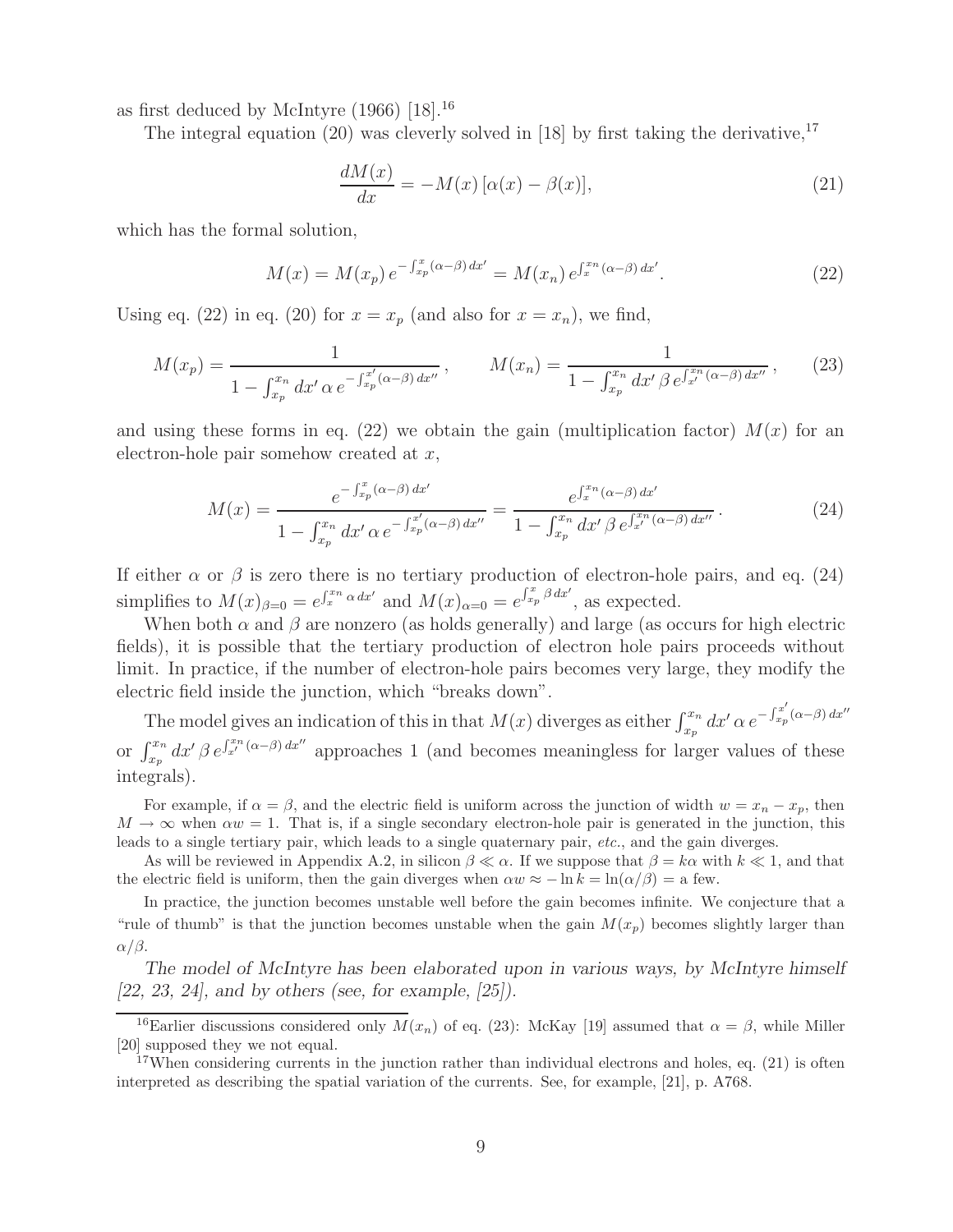# **B Appendix: Current Pulse in an Avalanche Photodiode**

An equivalent circuit for an avalanche photodiode (APD), when connected to a load such as a preamp with input impedance  $R_{load}$ , is shown below.



The avalanche in the junction region is represent as a current source  $I(t)$  with a small series resistance  $R<sub>S</sub>$ . The junction capacitance discussed in sec. 2.1.1 is indicated as  $C<sub>APD</sub>$ . The junction is also shown as a diode (which is not active when reverse biased). There also exists a large parallel resistance  $R<sub>P</sub>$ , which has little effect on the short pulses considered here.

### **B.1 Single Photoelectron**

If a single optical photon is incident on the top surface of the avalanche photodiode and a photoelectron is generated, the latter drifts towards the junction and eventually creates an avalanche. The extent of the avalanche is roughly that of the junction, *i.e.*, a few microns. The velocity of electrons (and holes) near the junction, where the electric field strength is about  $10^4$  V/cm for typical operation, is "saturated" with values closed to  $10^7$  cm/s = 0.1  $\mu$ m/ps. Hence, the avalanche lasts a few tens of ps, which is the characteristic time scale of the current pulse (inside the avalanche photodiode) from a single photoelectron.

On this short time scale, the impedance of the capacitance  $C_{\rm APD}$  is much less than  $R_{\text{load}}$ , so the immediate response of the circuit is that the capacitor charges up to voltage  $V = Q/C_{\rm APD}$ , where  $Q = Ge$  with G being the gain of the APD and e the charge of an electron. The voltage waveform for the load resistor has a rise time of a few tens of ps, and a fall time with time constant  $R_{load}C_{APD}$  as the capacitor discharges.

### **B.2 Response to a Penetrating Charged Particle**

If a high-energy charged particle passes through the APD, it creates a trail of electron-hole pairs. A so-called minimum-ionizing charged particle creates about  $N_{\text{min}} = 100$  electronholes pairs per micron.

For the APD considered in sec. 2.2.2, about 6000 electron-holes pairs are created by a minimum-ionizing particle that passes through the  $60-\mu$ m-thick p-side. However, the electric field near the top of the APD is lower than  $10^4$  V/cm, such that the initial drift velocity of ionization electrons in this region is low, and they do not contribute to the "prompt" signal. For such an APD biased around 2000 V, we suppose that the effective thickness of the APD for its "prompt" signal is  $d_{\text{eff}} \approx 40 \ \mu \text{m}$ , so that some  $N_{\text{min}} d_{\text{eff}} = 4000$  ionization electrons move at the saturated drift velocity towards the junction, arriving of an interval about 400 ps long.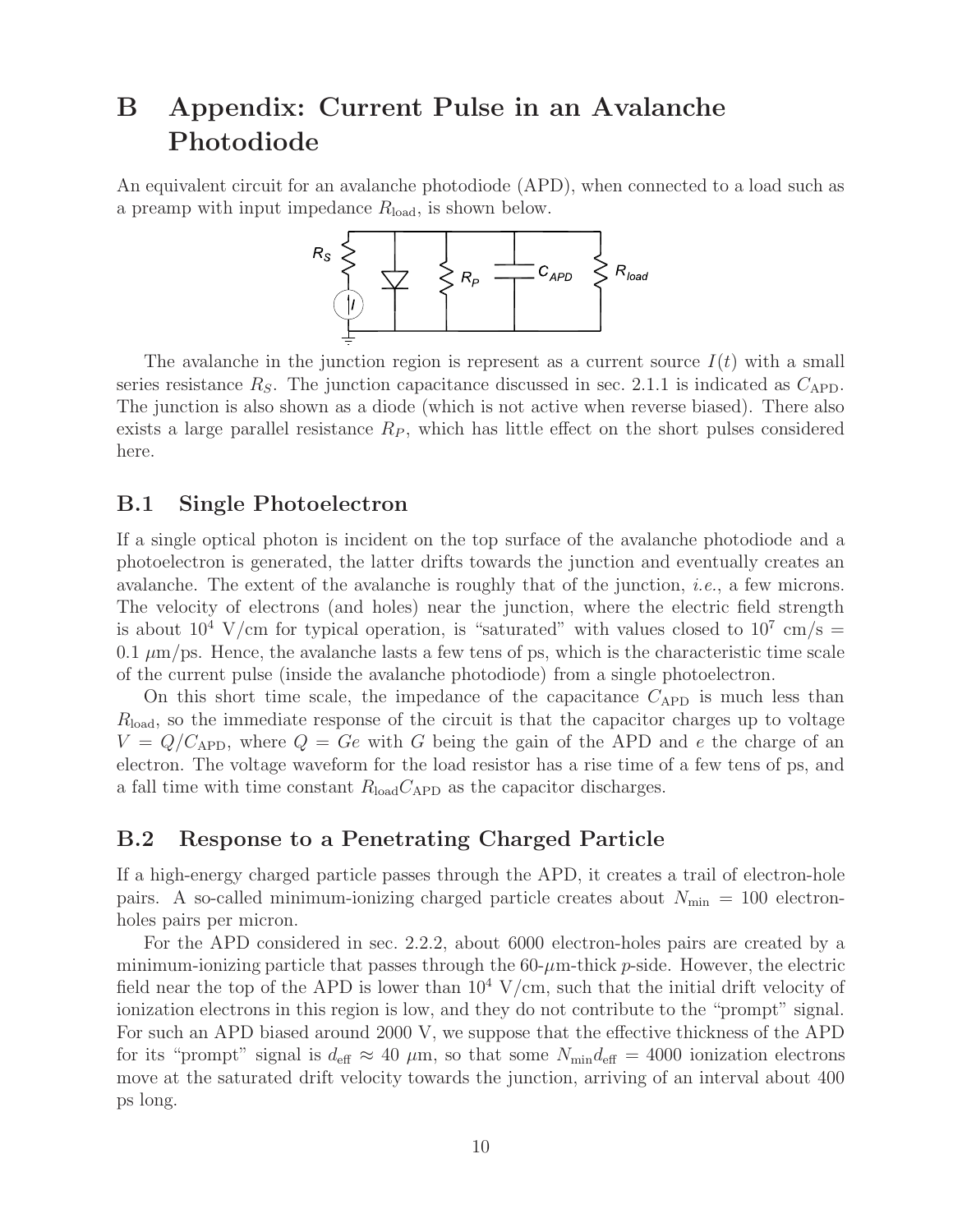The corresponding current pulse  $I(t)$  is approximately flat for time interval  $\Delta_1 \approx 400$  ps (with initial and final transients lasting a few tens of ps). That is, the current pulse is approximately,

$$
I_1(t) = \begin{cases} 0 & (t < 0), \\ I_0 & (0 < t < \Delta_1), \\ 0 & (t > \Delta_1), \end{cases}
$$
 (25)

taking the avalanche to start at time  $t = 0$ .



If the discharge time constant  $R_{load}C_{APD}$  is large compared to 400 ps, the initial effect of the current pulse is again to charge the capacitor to voltage  $Q/C_{\rm APD}$  where  $Q = I_0 \Delta_1 =$  $GN_{\text{min}}d_{\text{eff}}$ , after which the charge flows off the capacitor through the load resistor. However, for small  $R_{load}$ , some of the charge flows off the capacitor through the resistor before its voltage reaches  $Q/C_{\rm APD}$ . In either case, the voltage rise time is 400 ps, although if the load resistor represents an amplifier with a finite bandwidth the observed rise time will be slower, as will be illustrated in sec. B.3.

#### **B.3 Response to a Pulse of Infrared Photons**

Infrared photons with wavelength around  $1 \mu m$  have an absorption length greater than the thickness of the p-side of the avalanche photodiode, so they can create photoelectrons at any depth in the p-layer with approximate the same probability. Of course, a single infrared photon can create only one photoelectron, for which the avalanche current pulse would be the same as that discussed in sec. A.1. However, a beam of infrared photons of sufficient intensity can create a track of photoelectron, closely approximating the effect of a charged particle. Here, we consider a beam if infrared photons that has width  $\Delta_{\gamma}$  in time, for which the intensity *vs.* time can be written as,

$$
N_{\gamma}(t) = \begin{cases} 0 & (t < 0), \\ N_0 & (0 < t < \Delta_{\gamma}), \\ 0 & (t > \Delta_{\gamma}). \end{cases} \tag{26}
$$

The avalanche current pulse from such a beam of photons is the convolution,

$$
I_{\gamma}(t) = \int_{-\infty}^{t} dt' N_{\gamma}(t') I_{1}(t - t') = N_{0} \int_{0}^{\min(t, \Delta_{\gamma})} dt' I_{1}(t - t') = N_{0} I_{0} \int_{\max(0, t - \Delta_{1})}^{\min(t, \Delta_{\gamma})} dt'. \tag{27}
$$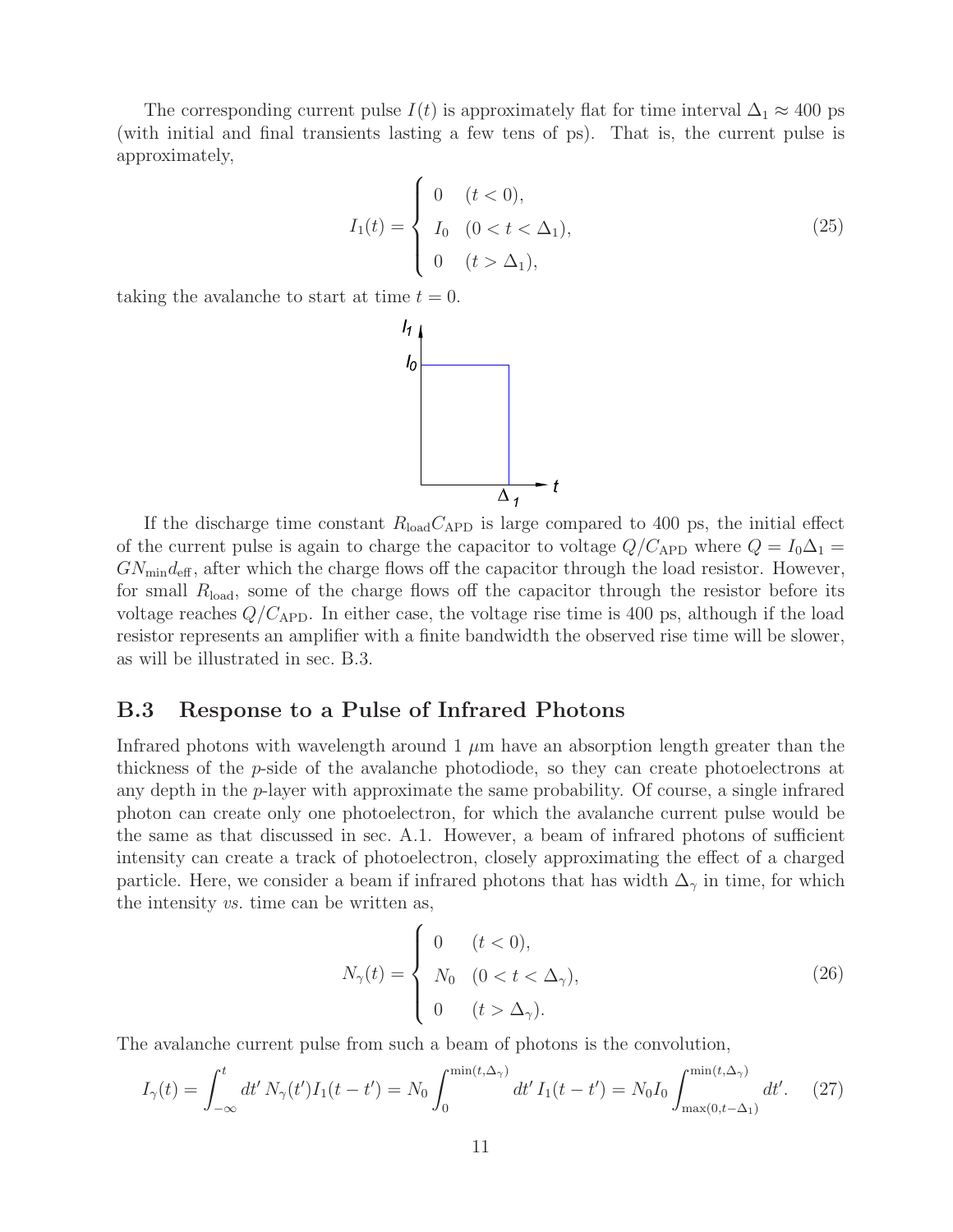The result is slightly different for cases  $\Delta_{\gamma} < \Delta_1$  and  $\Delta_1 < \Delta_{\gamma}$ , but can be written in a single form if we define  $\Delta_{lo} = min(\Delta_{\gamma}, \Delta_1)$  and  $\Delta_{hi} = max(\Delta_{\gamma}, \Delta_1)$ 

$$
I_{\gamma}(t) = N_0 I_0 \begin{cases} 0 & (t < 0), \\ t & (0 < t < \Delta_{\text{lo}}), \\ \Delta_{\text{lo}} & (\Delta_{\text{lo}} < t < \Delta_{\text{hi}}), \\ \Delta_{\text{lo}} + \Delta_{\text{hi}} - t & (\Delta_{\text{hi}} < t < \Delta_{\text{lo}} + \Delta_{\text{hi}}), \\ 0 & (t > \Delta_{\text{lo}} + \Delta_{\text{hi}} = \Delta_{\gamma} + \Delta_1). \end{cases} \tag{28}
$$



## **C Appendix: Load Voltage via Laplace Transforms**

We can use the method of Laplace transforms to solve for the load voltage,  $V_L = I_L R_L$ , for various hypothesis as to the current pulse  $I(t)$  from an avalanche at the junction. We will ignore the large parallel resistance  $R_P$  (and the junction diode, which plays no role for a reverse-biased APD). Then, the voltage and current circuit associated with the equivalent circuit shown on p. 6 are,

$$
V_R = I_L R_L = \frac{Q_C}{C}, \qquad I_C = \dot{I}_L R_L C, \qquad I = I_C + I_L = I_L + \dot{I}_L R_L C.
$$
 (29)

Writing that Laplace transform of a function  $F(t)$  as,

$$
\mathcal{L}(F) = f(s) = \int_0^\infty e^{-st} F(t) dt,
$$
\n(30)

and noting that the Laplace transform of the time derivative  $\ddot{F}$  is,

$$
\mathcal{L}(\dot{F}) = \int_0^\infty e^{-st} \dot{F}(t) dt = -F(0) + s \int_0^\infty e^{-st} F(t) dt = sf - F(0), \tag{31}
$$

the Laplace transform of the last of eq. (29) is,

$$
i = i_L + i_L s R_L C,
$$
  $v_L = i_L R_L = \frac{iR_L}{1 + sR_L C},$  (32)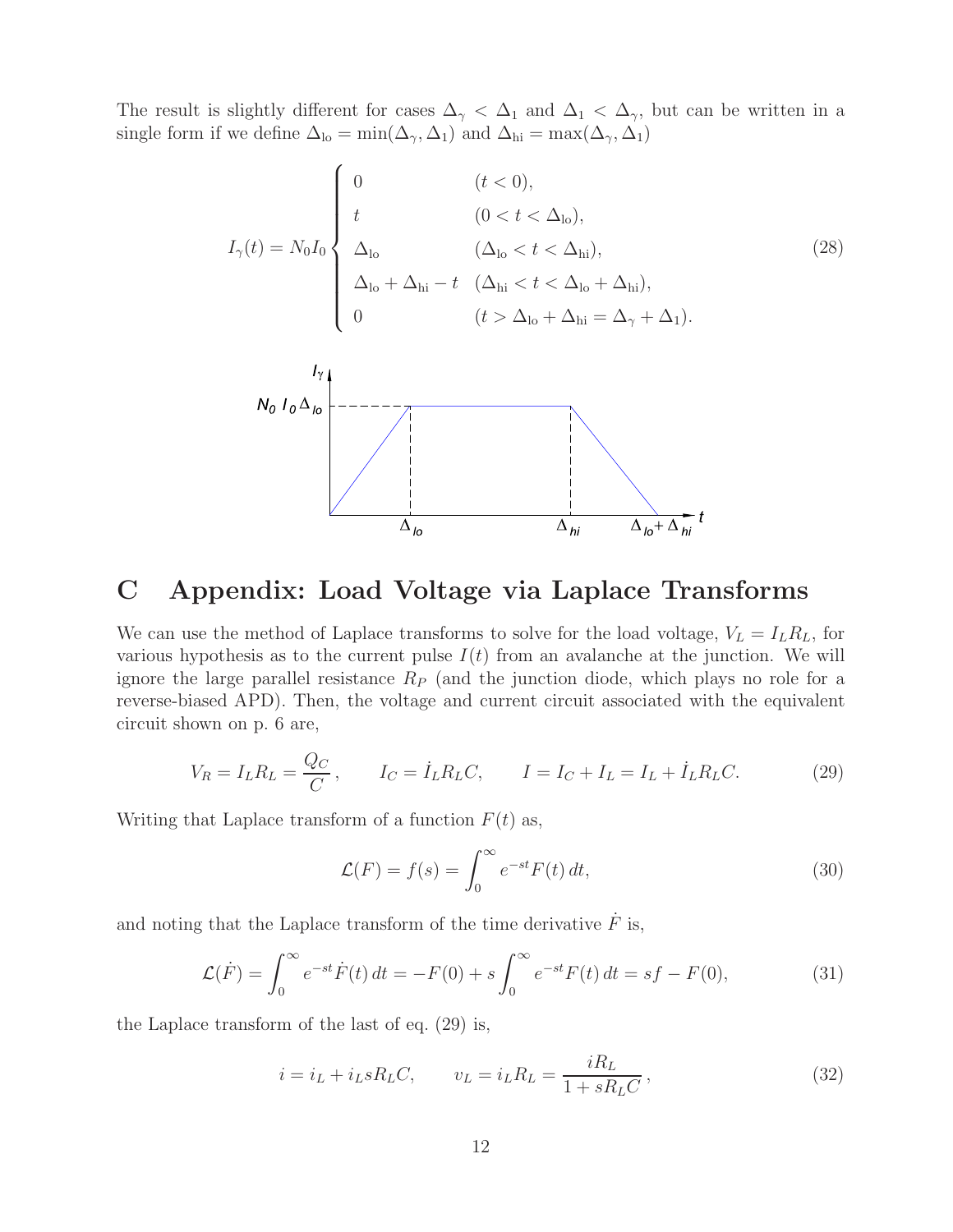where we suppose that  $t = 0$  is the time at which the current pulse begins, such that  $I(0) = 0$ . Then, the load voltage is the inverse Laplace transform of eq. (32),

$$
V_L = \mathcal{L}^{-1}(v_L) = \mathcal{L}^{-1}\left(\frac{iR_L}{1 + sR_L C}\right). \tag{33}
$$

As an example, suppose the current pulse is a delta function  $I(t) = Q_0 \delta(t)$ , where  $Q_0 = \int I dt$  is the total charge in the pulse. Then,  $i = \int e^{-st} Q_0 \delta(t) dt = Q_0$ , and,

$$
V_L = Q_0 R_L \mathcal{L}^{-1} \left( \frac{1}{1 + s R_L C} \right) = \frac{Q_0}{C} e^{-t/R_L C} = V_0 e^{-t/R_L C}, \tag{34}
$$

where  $V_0 = Q_0/C$  is the voltage across the capacitor at the end of the current pulse, at which time charge  $Q_0$  is on the capacitor.<sup>18</sup> This is, of course, the usual result for the voltage across a resistor in parallel with a capacitor.

### **C.1 Effect of Adding a Series Capacitance**

The fall time, but not the peak voltage, can be lowered by adding a capacitor in series with the load resistor.



In this case the circuit equations (29) become (again neglecting the large parallel resistance  $R_P$ ),

$$
V_R = I_L R_L + \frac{Q'}{C'} = \frac{Q_C}{C}, \quad I_C = \dot{I}_L R_L C + I_L \frac{C}{C'}, \quad I = I_C + I_L = I_L \frac{C + C'}{C'} + \dot{I}_L R_L C. (35)
$$

The Laplace transformed equations are,

$$
i = i_L \frac{C}{C_{\text{eff}}} + i_L s R_L C,
$$
  $C_{\text{eff}} = \frac{C C'}{C + C'}$ ,  $v_L = i_L R_L = \frac{C_{\text{eff}}}{C} \frac{i R_L}{1 + s R_L C_{\text{eff}}}$ , (36)

which have the same form of dependence on s as eq.  $(33)$ .

For the example of a delta-function current pulse, where  $i = Q_0$ , the load voltage can be transcribed from eq. (34) as,

$$
V_L(t>0) = \frac{C_{\text{eff}}}{C} \frac{Q_0}{C_{\text{eff}}} e^{-t/RC_{\text{eff}}} = \frac{Q_0}{C} e^{-t/RC_{\text{eff}}}.
$$
 (37)

<sup>18</sup>Note that for  $F(t) = e^{-t/\tau}$ , its Laplace transform is  $f = \int_0^\infty e^{-st} e^{t/\tau} dt = \tau/(1 + s\tau)$ .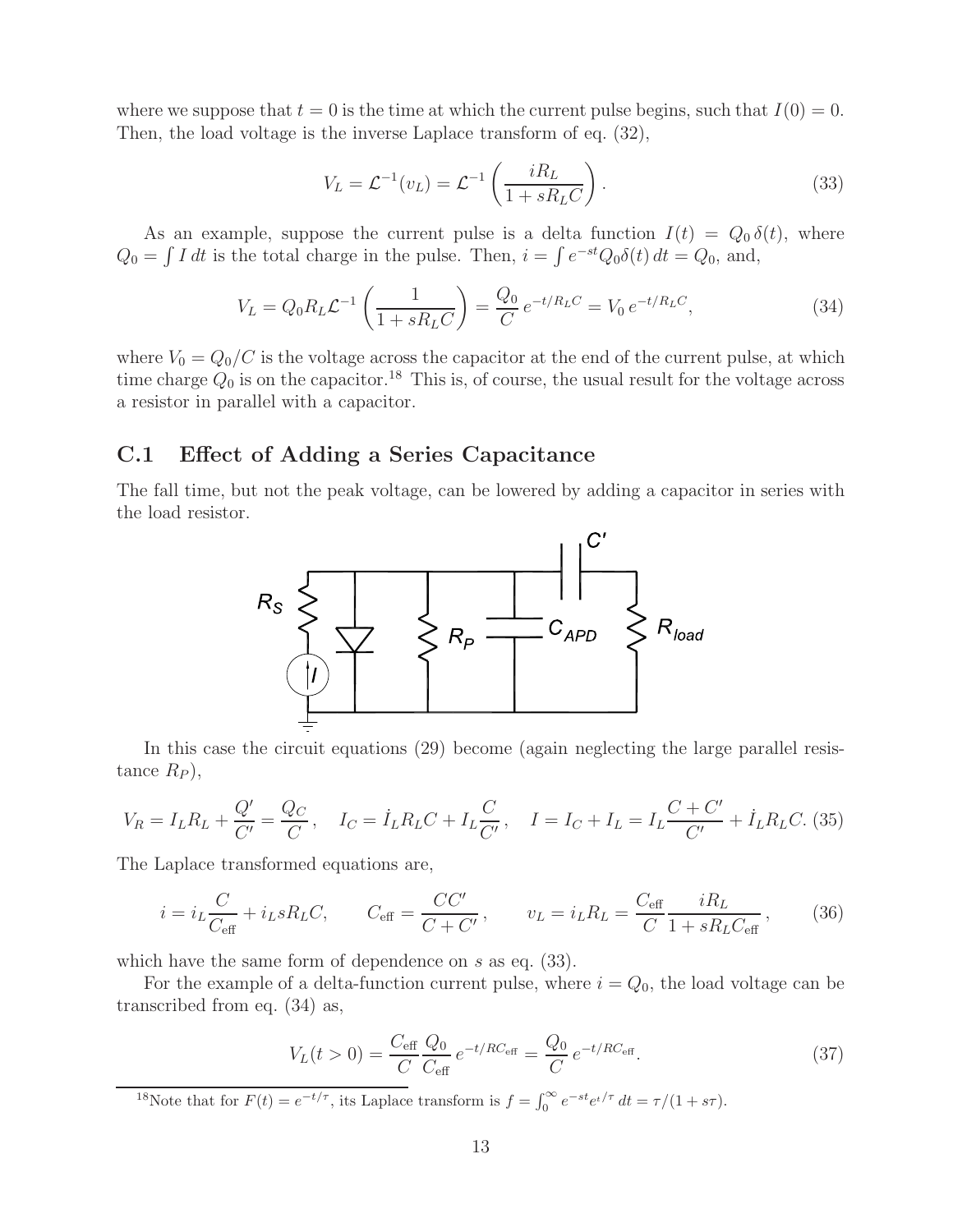### **C.2 Effect of Load Bandwidth of a Voltage Amplifier**

The load resistor may represent the input impedance of a voltage amplifier that has a limited bandwidth.

We can approximate the bandwidth limitation as due to low-pass, RC filter, as shown below, where all the input current flows onto the filter capacitor  $C_b$  after passing through the filter resistor  $R_b$ .



The circuit equations are,

$$
V_{\text{in}} = I_{\text{in}} R_b + \frac{Q_C}{C_b}, \qquad \dot{V}_{\text{in}} = \dot{I}_{\text{in}} R_b + \frac{I_{\text{in}}}{C_b}, \qquad V_{\text{out}} = \frac{Q_C}{C_b}, \qquad \dot{V}_{\text{out}} = \frac{I_{\text{in}}}{C_b}.
$$
 (38)

The Laplace transformed equations are,

$$
sv_{\rm in} = si_{\rm in}R_b + \frac{i_{\rm in}}{C_b}, \quad i_{\rm in} = \frac{sv_{\rm in}C_b}{1 + sR_bC_b}, \quad sv_{\rm out} = \frac{i_{\rm in}}{C_b}, \quad v_{\rm out} = \frac{v_{\rm in}}{1 + sR_bC_b} \equiv \frac{v_{\rm in}}{1 + s\tau_b}.
$$
 (39)

The factor  $T(s)=1/(1 + s\tau_b)$ , where  $\tau_b \equiv R_bC_b$ , is called the transfer function of the filter, whose bandwidth is defined as  $1/2\pi\tau_b$ .<sup>19,20</sup>

If the load resistor  $R_L$  represents the input impedance of an amplifier of voltage gain  $G$ and bandwidth  $\nu = 1/2\pi\tau_b$  (in ordinary frequency), the output voltage from an APD with added series capacitance  $C'$  has Laplace transform,

$$
v_{\text{out}} = G \frac{v_{\text{in}}}{1 + s\tau_b} = G \frac{C_{\text{eff}}}{C} \frac{iR_L}{1 + sR_L C_{\text{eff}}} \frac{1}{1 + s\tau_b} \quad \text{with} \quad C_{\text{eff}} = \frac{CC'}{C + C'}.
$$
 (42)

 $19$ Filters with more components can have a sharper frequency cutoff. For example, a 3rd-order Butterworth filter has the transfer function  $1/(1 + s\tau)(1 + s\tau + s^2\tau^2)$ .

<sup>20</sup>A useful result is that a Laplace transform  $f(s)$  of a function  $F(t)$  that is zero to  $t < 0$  is also its Fourier integral transform  $f_{\omega}$ , if we take  $s = j\omega$ , where  $j = \sqrt{-1}$  in the electrical-engineering convention,

$$
f(j\omega) = \int_0^\infty e^{-j\omega t} F(t) dt = \int_{-\infty}^\infty e^{-j\omega t} F(t) dt = f_\omega.
$$
 (40)

The gain  $G(\omega)$  of the filter (a number less than 1) as a function of angular frequency  $\omega$  is taken to be the magnitude of the output voltage for unit input voltage at that frequency. That is,

$$
G(\omega) = |T(j\omega)| = \sqrt{T(j\omega)T^*(j\omega)} = \sqrt{T(j\omega)T(-j\omega)} = \sqrt{\frac{1}{1 + \omega^2 \tau_b^2}}
$$
(41)

The cutoff (angular) frequency of the filter is taken to be  $\omega_c = 1/\tau_b$ , such that  $\tau_b = 1/2\pi\nu_c$  where  $\nu_c = 2\pi\omega_c$ is the ordinary cutoff frequency. For example, with  $\nu_c = 500 \text{ MHz}$ ,  $\tau_F = 1/\pi \text{ ns} = 318 \text{ ps}$ .

As the cutoff frequency the output voltage is reduced by  $1/sqrt2$ , so the output power is  $1/2$  of the input power. As such,  $\nu_c$  is called the 3-dB cutoff frequency, and also called the bandwidth of the filter.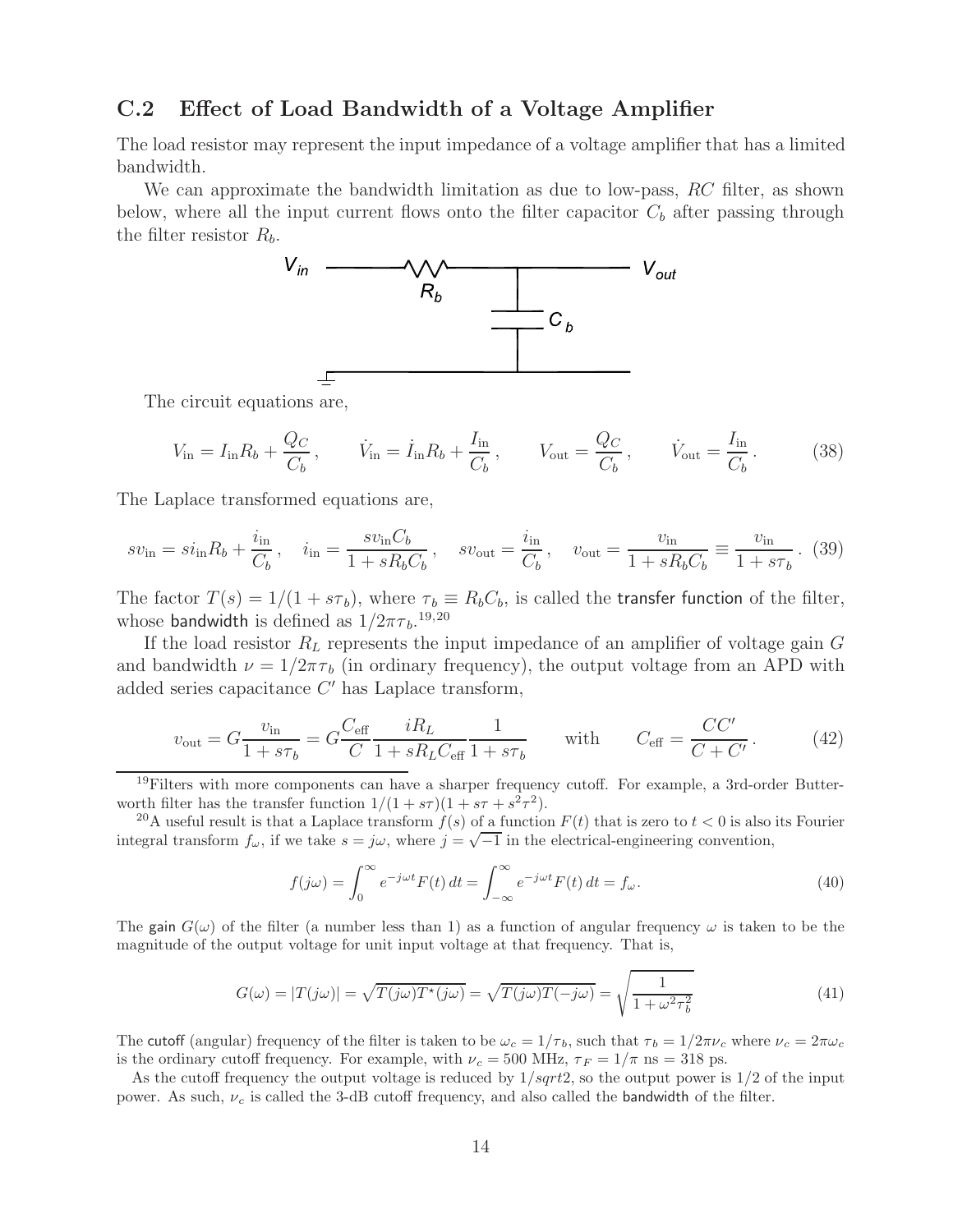For example, in case of a delta-function current pulse with Laplace transform  $i = Q_0$ , the output voltage follows from the inverse Laplace transform of eq. (42) as,

$$
V_{\text{out}} = GQ_0 \frac{R_L C_{\text{eff}}}{C} \frac{e^{-t/R_L C_{\text{eff}}} - e^{-t/\tau_b}}{R_L C_{\text{eff}} - \tau_b} \quad \text{with} \quad C_{\text{eff}} = \frac{CC'}{C + C'}, \tag{43}
$$

assuming that  $R_L C_{\text{eff}} > \tau_b$ , *i.e.*, that the amplifier bandwidth is large.

The figure below illustrates the output voltage for  $C = 60$  pf,  $C' = 38$  pf,  $C_{\text{eff}} = 23$  pf,  $R_L = 50 \Omega$ , and amplifier bandwidths of  $\infty$ , 1 GHz ( $\tau_b = 160 \text{ ps}$ ) and 500 MHz ( $\tau_b =$  $320 \text{ ps}$ ).<sup>21</sup>



The 10-90 rise times are roughly  $2\tau_b$ . The peak voltage in this example drops from 0.68 V for infinite bandwidth to 0.42 V for 500-MHz bandwidth.

### **C.3 Penetrating Charged Particle**

As in sec. A.2, we consider that case of a single charged particle that passes through the APD, which generates a current pulse  $I_1(t)$  at the junction given by eq. (25). The Laplace transform of this current pulse is,

$$
\mathcal{L}(I_1) = i_1 = \int_0^{\Delta_1} e^{-st} I_0 dt = \frac{I_0}{s} (1 - e^{-s\Delta_1}) = \frac{Q_0}{s\Delta_1} (1 - e^{-s\Delta_1}),\tag{44}
$$

where  $Q_0 = I_0 \Delta_1$  is the total charge in the current pulse. The load voltage (33) can be evaluated analytically using the Wolfram Alpha Inverse Laplace Transform Calculator,

$$
V_L(t>0) = \frac{Q_0 R_L}{\Delta_1} \mathcal{L}^{-1} \left( \frac{1 - e^{-s\Delta_1}}{s(1 + sR_L C)} \right) = \frac{Q_0 R_L}{\Delta_1} \left( 1 - e^{-t/R_L C} + \theta(t - \Delta_1)(e^{(\Delta_1 - t)/R_L C} - 1) \right),
$$
(45)

<sup>&</sup>lt;sup>21</sup>In this figure, and that on p. 13, the total charge in the pulse is  $Q = N_{\text{min}}d_{\text{eff}} = 100 \cdot 40 = 4000$ electrons, multiplied by APD gain of  $G_{APD} = 200$  and by readout amplifier gain of  $G_{amp} = 316$  (power gain of 50 dB).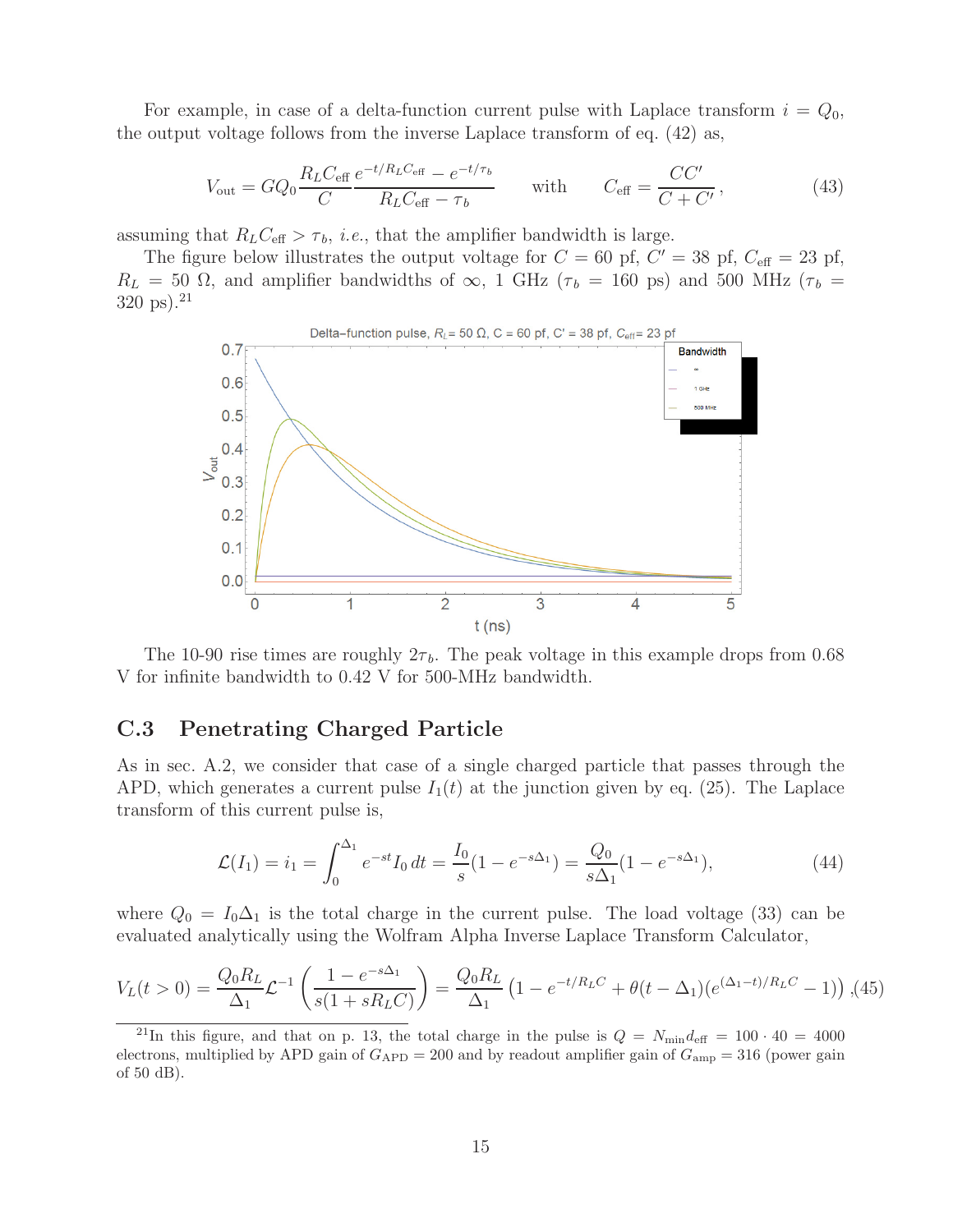where  $\theta(t) = 0$  for  $t < 0$  and 1 for  $t > 0$ . That is,

$$
V_L(t>0) = \frac{Q_0 R_L}{\Delta_1} \begin{cases} 1 - e^{-t/R_L C} & (t < \Delta_1), \\ e^{-t/R_L C} (e^{\Delta_1/R_L C} - 1) & (t > \Delta_1). \end{cases} \tag{46}
$$

The load voltage rises to a maximum at time  $t = \Delta_1$ , after which it decays exponentially with time constant  $R_LC$ .

The full rise time of the waveform is just  $\Delta_1$  (independent of  $R_LC$ ), so the 90-10 rise time is about  $0.8\Delta_1$  when  $\Delta_1 \ll R_L C$  (so about 320 ps for the APD considered in sec. 2.2.2),<sup>22</sup> while the 90-10 fall time is  $2.2R<sub>L</sub>C$  (as usual for exponential decay).

The peak voltage across the load is,

$$
V_{\text{max}} = \frac{Q_0 R_L}{\Delta_1} (1 - e^{-\Delta_1 / R_L C}) \approx \frac{Q_0}{C}, \qquad (47)
$$

where the approximation holds when  $\Delta_1 \ll R_L C$ . Thus, the peak voltage is unaffected by the load resistance, but varies inversely with the (effective) capacitance of the APD.

If the load resistor  $R_L$  represents the input impedance of an amplifier of voltage gain  $G$ and bandwidth  $\nu = 1/2\pi\tau_b$  (in ordinary frequency), the output voltage from an APD with added series capacitance  $C'$ , the output voltage is,

$$
V_{\text{out}} = G \frac{C_{\text{eff}}}{C} \frac{Q_0 R_L}{\Delta_1} \mathcal{L}^{-1} \left( \frac{1 - e^{-s\Delta_1}}{s(1 + sR_L C_{\text{eff}})(1 + s\tau_b)} \right)
$$
  
= 
$$
G \frac{C_{\text{eff}}}{C} \frac{Q_0 R_L}{\Delta_1} \left[ 1 + \frac{\tau e^{-t/\tau_b} - R_L C_{\text{eff}} e^{-t/R_L C_{\text{eff}}}}{R_L C_{\text{eff}} - \tau_b} + \theta (t - \Delta_1) \left( \frac{R_L C_{\text{eff}} e^{(\Delta_1 - t)/R_L C_{\text{eff}}}}{R_L C_{\text{eff}} - \tau_b} - 1 \right) \right].
$$
 (48)

That is,

$$
V_L(t>0) = G \frac{C_{\text{eff}}}{C\Delta_1} \frac{Q_0 R_L}{R_L C_{\text{eff}} - \tau_b} \begin{cases} R_L C_{\text{eff}} (1 - e^{-t/R_L C_{\text{eff}}}) - \tau_b (1 - e^{-t/\tau_b}) & (t < \Delta_1), \\ R_L C_{\text{eff}} e^{-t/R_L C_{\text{eff}}} (e^{\Delta_1/R_L C_{\text{eff}}} - 1) & (t > \Delta_1), \\ -\tau_b e^{-t/\tau_F} (e^{\Delta_1/\tau_b} - 1) & (t > \Delta_1), \end{cases} \tag{49}
$$

The figure below illustrates the output voltage for  $C = 60$  pf,  $C' = 38$  pf,  $C_{\text{eff}} = 23$  pf,  $R_L = 50 \Omega$ ,  $\Delta_1 = 400$  ps, and amplifier bandwidths of  $\infty$ , 1 GHz ( $\tau_b = 160$  ps) and 500 MHz  $(\tau_b = 320 \text{ ps}).$ 

<sup>&</sup>lt;sup>22</sup>When  $\Delta_1 > R_L C$  the full rise time is still  $\Delta_1$ , but the rising waveform  $1 - e^{-t/R_L C}$  would perhaps be better characterized as having time constant  $R_LC$ .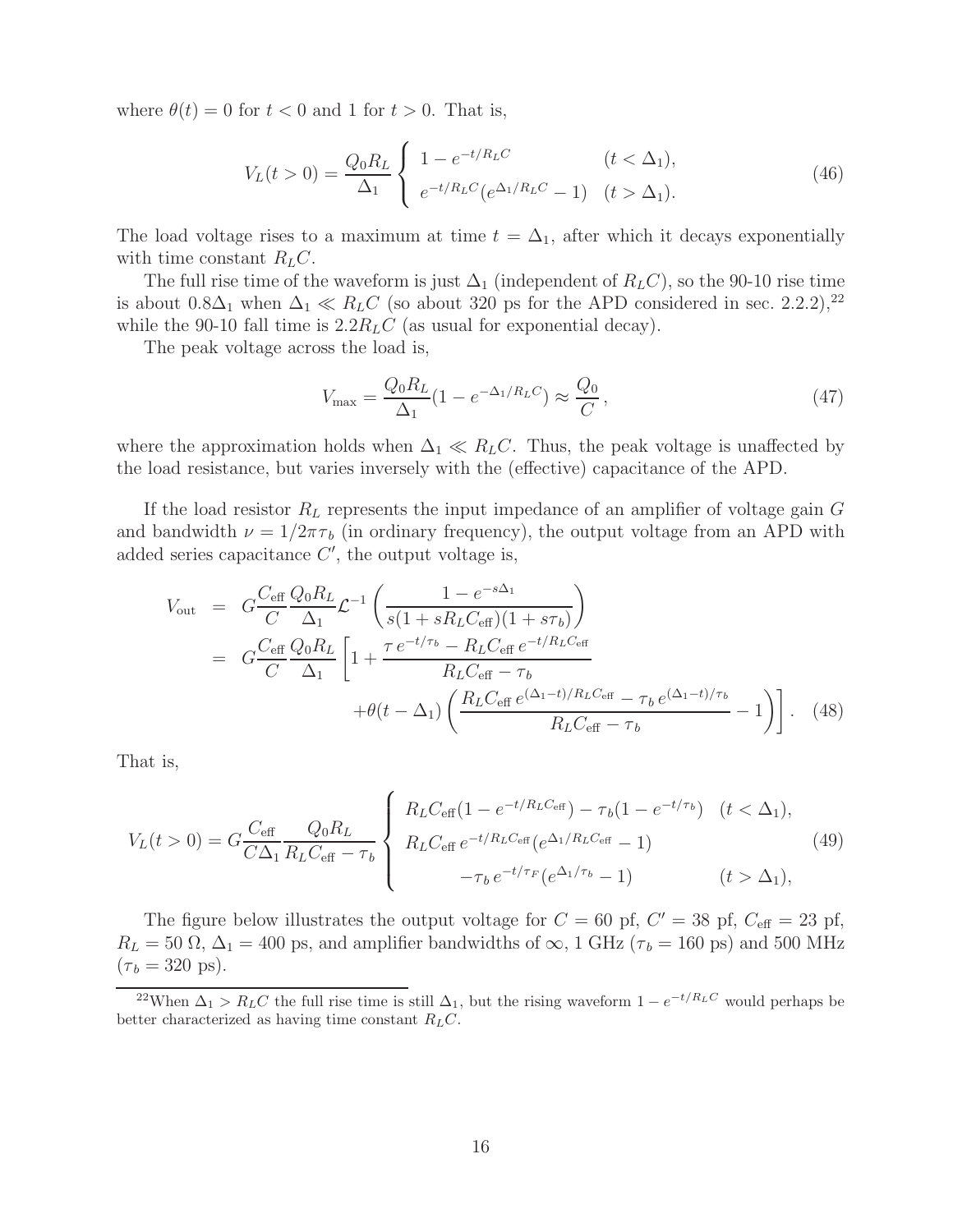

The 10-90 rise times are only slightly larger than the width  $\Delta_1$  of the (rectangular) avalanche current pulse, and the peak voltages are only slightly less than for a delta-function pulse of the same total charge (p. 12).

However, if the load resistor is only 5  $\Omega$ , then the peak voltage is considerably reduced, as shown in the figure below. As such, there is an optimum value of the load resistor for best signal to noise, when the limiting noise is the Johnson (thermal) noise of the resistor.

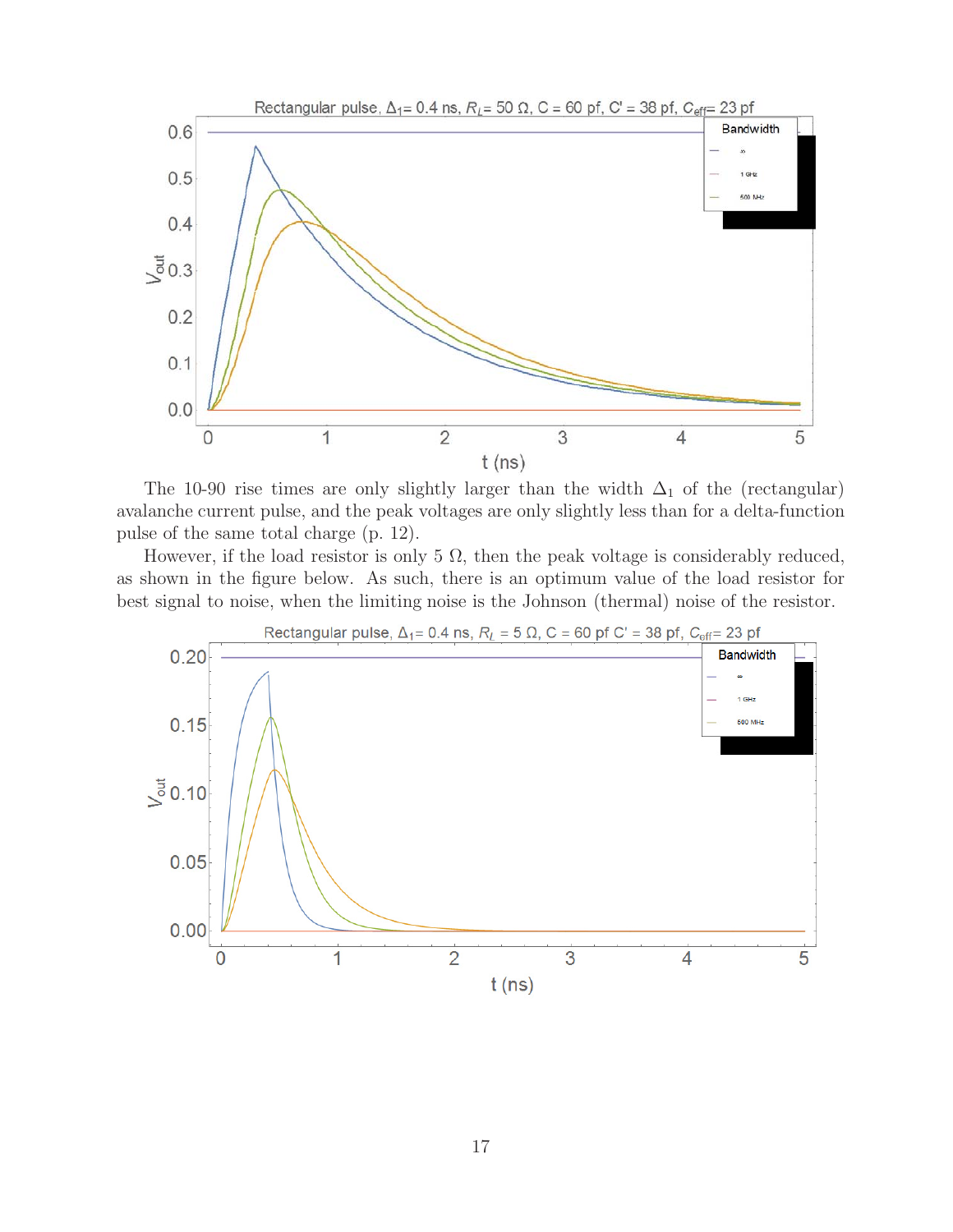## **D Time Resolution**

A time can be assigned to the output waveform from the APD as the moment when the leading edge of that waveform reaches some specified voltage (or some specified fraction of the maximum voltage  $V_{\text{max}}$ . In the approximation that the leading edge of the waveform is a straight line of slope  $V_{\text{max}}/\Delta$ , where  $\Delta \approx d/v_e$  is the full rise time, the rms time resolution  $\sigma_t$  can be related to the rms noise voltage  $\sigma_V$  according to,

$$
\sigma_t = \frac{\Delta}{V_{\text{max}}} \sigma_V \approx \frac{d}{v_e} \frac{C_{\text{APD}}}{Q} \sigma_V \approx \frac{d}{v_e} \frac{K \epsilon_0 A}{w} \frac{1}{G_{\text{APD}} G_{\text{amp}} N_{\text{min}} d_{\text{eff}}} \sigma_V \propto \frac{\sigma_V}{d},\tag{50}
$$

under the (possibly naïve) assumption that  $d \propto d_{\text{eff}} \propto w$ .

As noted in Appendices A and B, the rise time  $\Delta$  of the APD waveform is essentially the width of the avalanche current pulse, which is roughly  $d/v_e$  where d is the thickness of the depletion region (*p*-side) when the electric field is high enough ( $> 10^4$  V/cm) that the electron drift velocity is saturated, with value  $v_e = 0.1 \mu m / ps$ . The value of d can be changed by changing the thickness of the  $p$ -side of the APD, so eq. (50) suggests that it is better if the p-side depletion region were thinner.

# **References**

- [1] F. Braun, *Ueber die Stromleitung durch Schwefelmetalle*, Ann. Phys. **229**, 556 (1874), http://kirkmcd.princeton.edu/examples/detectors/braun\_ap\_229\_556\_74.pdf
- [2] H.H.C. Dunwoody (Gen., US Army), *Wireless Telegraph System*, US Patent 837,616 (application filed Mar. 23, 1906), http://kirkmcd.princeton.edu/examples/detectors/dunwoody\_us837616\_06.pdf
- [3] G.W. Pierce, *Crystal Rectifiers for Electric Currents and Electric Oscillations*, Phys. Rev. **25**, 31 (1907), http://kirkmcd.princeton.edu/examples/detectors/pierce\_25\_31\_07.pdf
- [4] W.H. Schottky, *Über den Austritt von Elektronern aus Glühdrähten bei verzörgernden Potentialen*, Ann. Phys. **349**, 1011 (1914), http://kirkmcd.princeton.edu/examples/detectors/schottky\_ap\_349\_1011\_14.pdf *Uber den Einfluss von Strukturwirkungen, besonders der Thomsonschen Bildkraft, auf ¨ die Elektronenemission der Metalle*, Phys. Z. **15**, 872 (1914), http://kirkmcd.princeton.edu/examples/detectors/schottky\_pz\_15\_872\_14.pdf *Halbleitertheorie der Sperrschicht*, Naturw. **50**, 843 (1938), http://kirkmcd.princeton.edu/examples/detectors/schottky\_naturwissenschaften\_52\_843\_38.pdf
- [5] H.A. Bethe, *Theory of the boundary layer of crystal rectifiers*, MIT Rad. Lab. Rep. 43- 12 (Nov. 23, 1942), http://kirkmcd.princeton.edu/examples/EM/bethe\_mit\_43\_12\_42.pdf http://kirkmcd.princeton.edu/examples/EM/bethe\_mit-43-12\_copy.pdf
- [6] A. Joff´e, *Elastische Nachwirkung im kristallinischen Quarz*, Ann. Phys. **325**, 919 (1906), http://kirkmcd.princeton.edu/examples/detectors/joffe\_ap\_325\_919\_06.pdf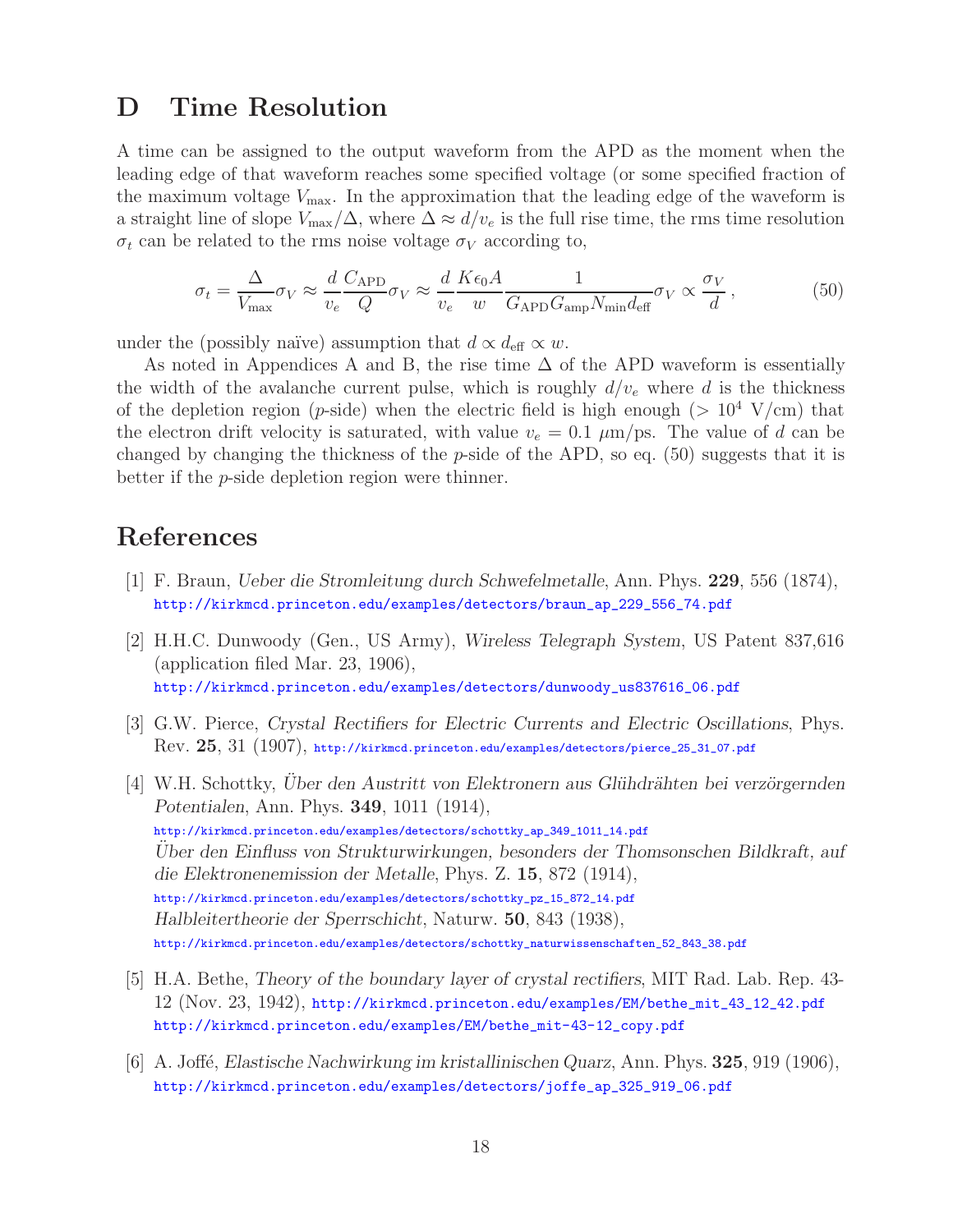- [7] P.J. van Heerden, *The Crystal Counter*, dissertation, (Utrecht, 1946); Physica **16**, 505,  $517$   $(1950)$ , http://kirkmcd.princeton.edu/examples/detectors/vanheerden\_physica\_16\_505\_50.pdf http://kirkmcd.princeton.edu/examples/detectors/vanheerden\_physica\_16\_517\_50.pdf
- [8] K.G. McKay, *Electron Bombardment Conductivity in Diamond*, Phys. Rev. **74**, 1606 (1948), http://kirkmcd.princeton.edu/examples/detectors/mckay\_pr\_74\_1606\_48.pdf
- [9] R. Frerichs, *On the Relations between Crystal Counters and Crystal Phosphors*, J. Opt. Soc. Am. **40**, 219 (1950), http://kirkmcd.princeton.edu/examples/detectors/frerichs\_josa\_40\_219\_50.pdf
- [10] K.G. McKay, *Electron-Hole Production in Germanium by Alpha-Particles*, Phys. Rev. **84**, 829 (1951), http://kirkmcd.princeton.edu/examples/detectors/mckay\_pr\_84\_829\_51.pdf
- [11] W. Shockley, *The Theory of* p*-*n *Junctions in Semiconductors and* p*-*n *Junction Transistors*, Bell Syst. Tech. J. **28**, 435 (1949), http://kirkmcd.princeton.edu/examples/detectors/shockley\_bstj\_28\_435\_49.pdf
- [12] S. Risti´c, A. Priji´c and Z. Priji´c, *Dependence of Static Dielectric Constant of Silicon on Resistivity at Room Temperature*, Serbian J. Elec. Eng. **1**, 237 (2004), http://kirkmcd.princeton.edu/examples/detectors/ristic\_sjee\_1\_237\_04.pdf
- [13] C. Canali *et al.*, *Electron and Hole Drift Velocity Measurements in Silicon and Their Empirical Relation to Electric Field and Temperature*, IEEE Trans. Electron Dev. **22**, 1045 (1975), http://kirkmcd.princeton.edu/examples/detectors/canali\_ieeeted\_22\_1045\_75.pdf
- [14] C. Jacobini *et al.*, *A Review of Some Charge Transport Properties of Silicon*, Solid State Elec. **20**, 77 (1977), http://kirkmcd.princeton.edu/examples/detectors/jacoboni\_sse\_20\_77\_77.pdf
- [15] M. McLish *et al.*, *A Reexamination of Deep Diffused Silicon Avalanche Photodiode Gain and Quantum Efficiency*, IEEE Trans. Nucl. Sci. **53**, 3049 (2006), http://kirkmcd.princeton.edu/examples/detectors/mcclish\_ieeetns\_53\_3049\_06.pdf http://kirkmcd.princeton.edu/LHC/KTM/concentration\_profile2.xlsx
- [16] R. Redus and R.Farrell, *Gain and noise in very high gain avalanche photodiodes: theory and experiment*, Proc. SPIE **2859**, 288 (1996), http://kirkmcd.princeton.edu/examples/detectors/redus\_spie\_2859\_288\_96.pdf
- [17] K.G. McKay and K.B. McAfee, *Electron Multiplication in Silicon and Germanium*, Phys. Rev. **91**, 1079 (1953), http://kirkmcd.princeton.edu/examples/detectors/mckay\_pr\_91\_1079\_53.pdf
- [18] R.J. McIntyre, *Multiplication Noise in Uniform Avalanche Diodes*, IEEE Trans. Elec. Dev. **13**, 164 (1966), http://kirkmcd.princeton.edu/examples/detectors/mcintyre\_ieeeted\_13\_164\_66.pdf
- [19] K.G. McKay, *Avalanche Breakdown in Silicon*, Phys. Rev. **94**, 877 (1954), http://kirkmcd.princeton.edu/examples/detectors/mckay\_pr\_94\_877\_54.pdf
- [20] S.L. Miller, *Avalanche Breakdown in Germanium*, Phys. Rev. **99**, 1234 (1955), http://kirkmcd.princeton.edu/examples/detectors/miller\_pr\_99\_1234\_55.pdf